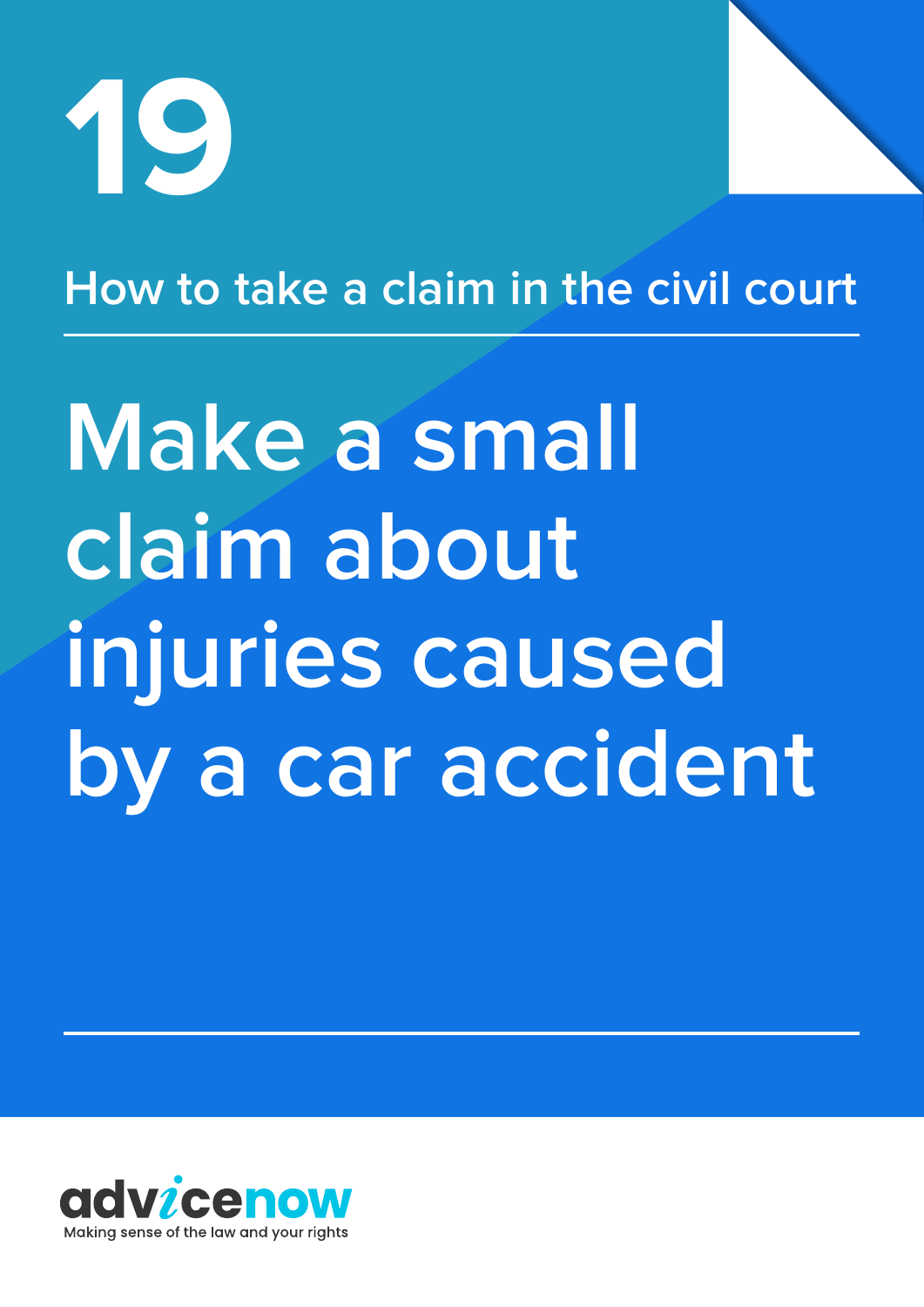### **Getting started**

This quide is for you if you are considering or have started taking a claim for compensation for 'whiplash' or other injuries caused in a road traffic accident that wasn't your fault. At the end of May 2021, new rules and a new process were brought in for people who want to seek compensation after they have been hurt in a car accident. This guide will help you to understand if the new rules apply to you, and how to make your claim for compensation either way.

Like many charities, we are concerned that the new rules mean that lots of people can no longer have a lawyer to help them with their case and that this creates an uneven playing field, with litigants in person pitted against insurance companies' lawyers.

We are also concerned that the new rules have artificially reduced the amount of compensation people can get for 'whiplash' type injuries – which can be very painful and debilitating in the short-term.

We have written this guide because we want to help you get the compensation the law entitles you to, make your case well, and to take some of the stress and worry out of the system for you.

We will add to this quide as it becomes clearer how the new rules are being applied and which parts people are finding difficult. We will also share with government and other charities supporting litigants in person what we hear about what works well and what does not, and try to get the worst bits changed.

Please tell us about your experience of using the Official Injury Claim Service, particularly if you have any advice you would like to share with others in this situation, via [our survey.](https://www.surveymonkey.co.uk/r/BQZYZFF)

This guide is part of a series of guides about taking a claim in the civil court. You can find them all in our Going to [a civil court](https://www.advicenow.org.uk/guides/going-civil-court) section.

### **This guide is for you if you:**

- were injured in an accident on the roads in England and Wales, and
- you believe the accident was not your fault, or was partly your fault and partly somebody else's, and
- are thinking about starting or have started a claim for compensation for those injuries, and
- **•** live in either England or Wales, and
- your case involves a claim for £10,000 or less, with no more than £5,000 for personal injury (we will explain what this means and show you how to estimate the value of your claim in the next section), and
- you are representing yourself (you are a litigant in person) and are not eligible to have your case paid for by legal aid, a trade union, or insurance.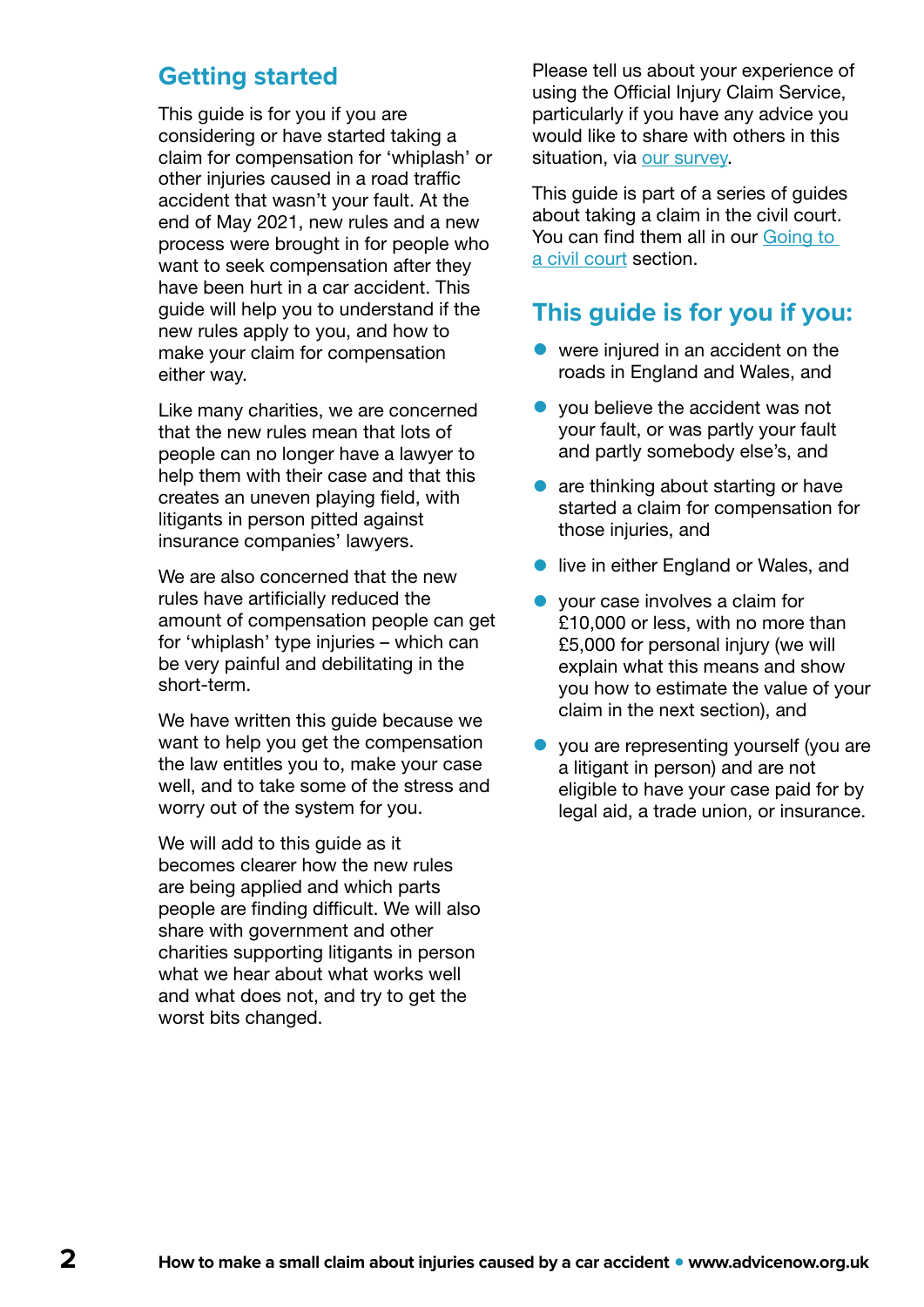This guide is also for people supporting litigants in person, for example Support Through Court volunteers, Citizens' Advice volunteers, housing support workers, advice workers and court staff, as well as relatives and friends.

If you were injured in an accident before 31st May 2021 you need to use the old system to make a claim. Under the old system, you could only claim up to £1000 for personal injury (and £10,000 in total) in a small claim. If the amount you want to claim is more than that (but under £25,000 in total), you can make a fast-track claim instead.

One of the crucial differences is that in a fast-track claim, you can get money to pay your legal costs if you win your case. This means that you could have a solicitor that helps you on a conditional fee agreement (which means that you only pay the fee if you win your case, and that the fee is paid by the side that was decided to be to blame). This will nearly always be the best thing for you. See [How to find a good](#page-6-0)  [personal injury lawyer](#page-6-0) on page 7.



### **This guide is not for you if you are involved in:**

- a criminal case,
- a medical accident case.
- another kind of personal injury case, perhaps about an accident that happened at work or in a public space.

### **Top tip**

Have a look at [How to take a claim](https://www.advicenow.org.uk/guides/how-take-claim-civil-court-glance)  [in the civil court – at a glance](https://www.advicenow.org.uk/guides/how-take-claim-civil-court-glance).

### **Legal language**

We try to explain any legal language as we go along, but there is also a [What does it mean?](#page-29-0) section at the end.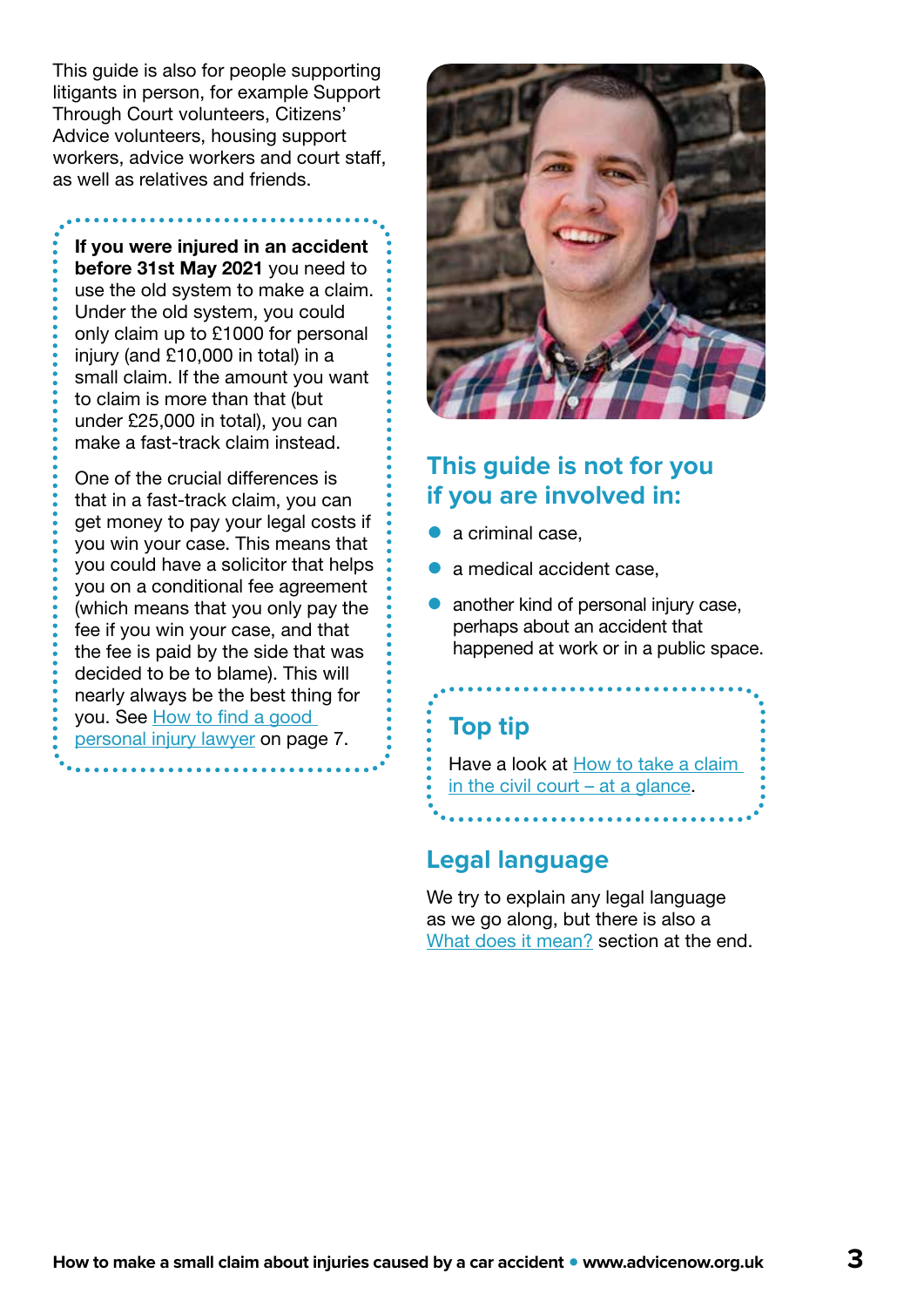### **Contents**

| Is it a small claim?                               | 5  |
|----------------------------------------------------|----|
| How to find a good personal injury lawyer          | 7  |
| How to value your claim                            | 8  |
| The Official Injury Claim service                  | 14 |
| <b>Time limits</b>                                 | 17 |
| Liability                                          | 18 |
| Interim payments                                   | 21 |
| <b>Getting and challenging your medical report</b> | 22 |
| What to do when you receive an offer               | 25 |
| <b>Fees</b>                                        | 28 |
| Asking the court to decide                         | 29 |
| What does it mean?                                 | 30 |
|                                                    |    |

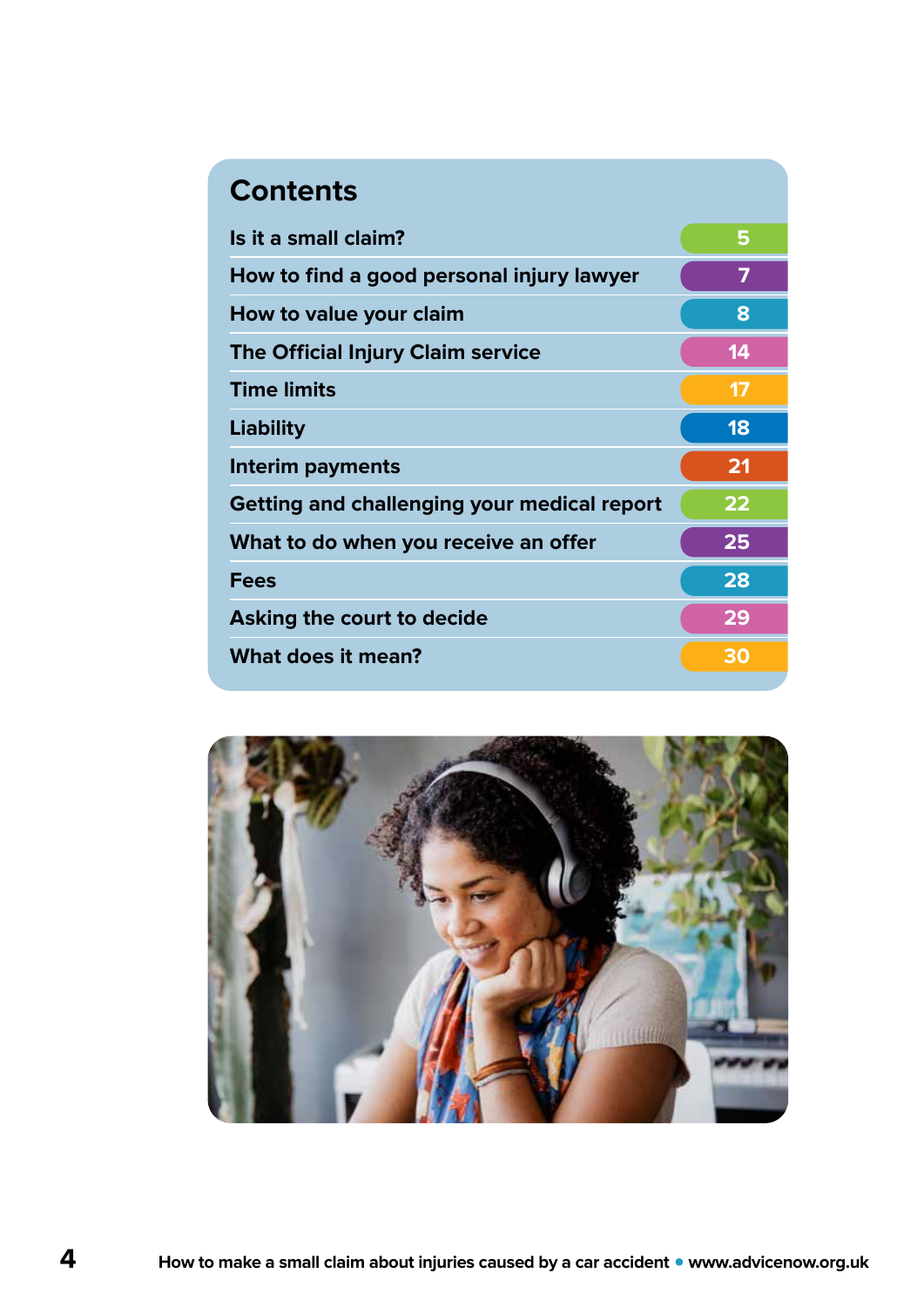## <span id="page-4-0"></span>**Is it a small claim?**

Whether your case is a small claim or not is important, as there are separate processes and rules for small claims about personal injury. If your case is a small claim, the expectation is that you can deal with the whole process yourself, without any help from a lawyer. And, even if you win your case you won't be able to get money from the 'other side' to pay for any help you had from a lawyer.

If your case doesn't count as a small claim, it will usually be dealt with as a fast-track case or a multi-track case (depending on how complicated the case is, or how much money is at stake). In both these kinds of cases, if you win the other side will pay your legal expenses. This means that you can get a lawyer to help you on a 'conditional fee agreement' (also called 'no win, no fee'). As taking a fast-track or multitrack claim is more complicated this will usually be a much better idea than trying to take the case yourself. See How to [find a good personal injury lawyer](#page-6-0) on page 7.

Do be aware though, that if you lose you may have to pay your opponents legal costs. If this is the case, your solicitor will ask you to take out insurance to cover this possibility.

### Your case is a small claim and you must use the new process if:

- The accident happened on or after May 31st 2021, and
- your claim is for £5,000 or less for personal injury, and £10,000 or less in total – including loss of earnings, additional costs caused by the accident and injury, and any property damage. (We will explain what this means and show you how to estimate the value of your claim in the next section), and
- you were in a car, and
- it does not involve a claim for anyone under 18 years old or anyone who doesn't have the capacity to make important and complicated decisions for themselves.

The rest of this guide will help you through the whole process.

### If your accident:

- happened on or after 31st May 2021, and
- **•** involves a claim for anyone under 18 years old who got whiplash type injuries, or
- involves a claim for anyone who got whiplash and doesn't have the capacity to make important and complicated decisions for themselves,

it is definitely a fast-track claim. You should get advice from a good solicitor who specialises in personal injury – see How to find a good personal injury lawyer. Often the solicitor who acts for the child or person with limited capacity, will also act for you.

### If your accident:

- happened before 31st May 2021, or
- you were not inside a car (for example if you were a pedestrian, riding a motorbike, bicycle, horse, or mobility scooter, etc), or
- **•** involves an unknown driver (for example, if it was a hit-and-run), or
- involves a driver of a vehicle registered abroad, or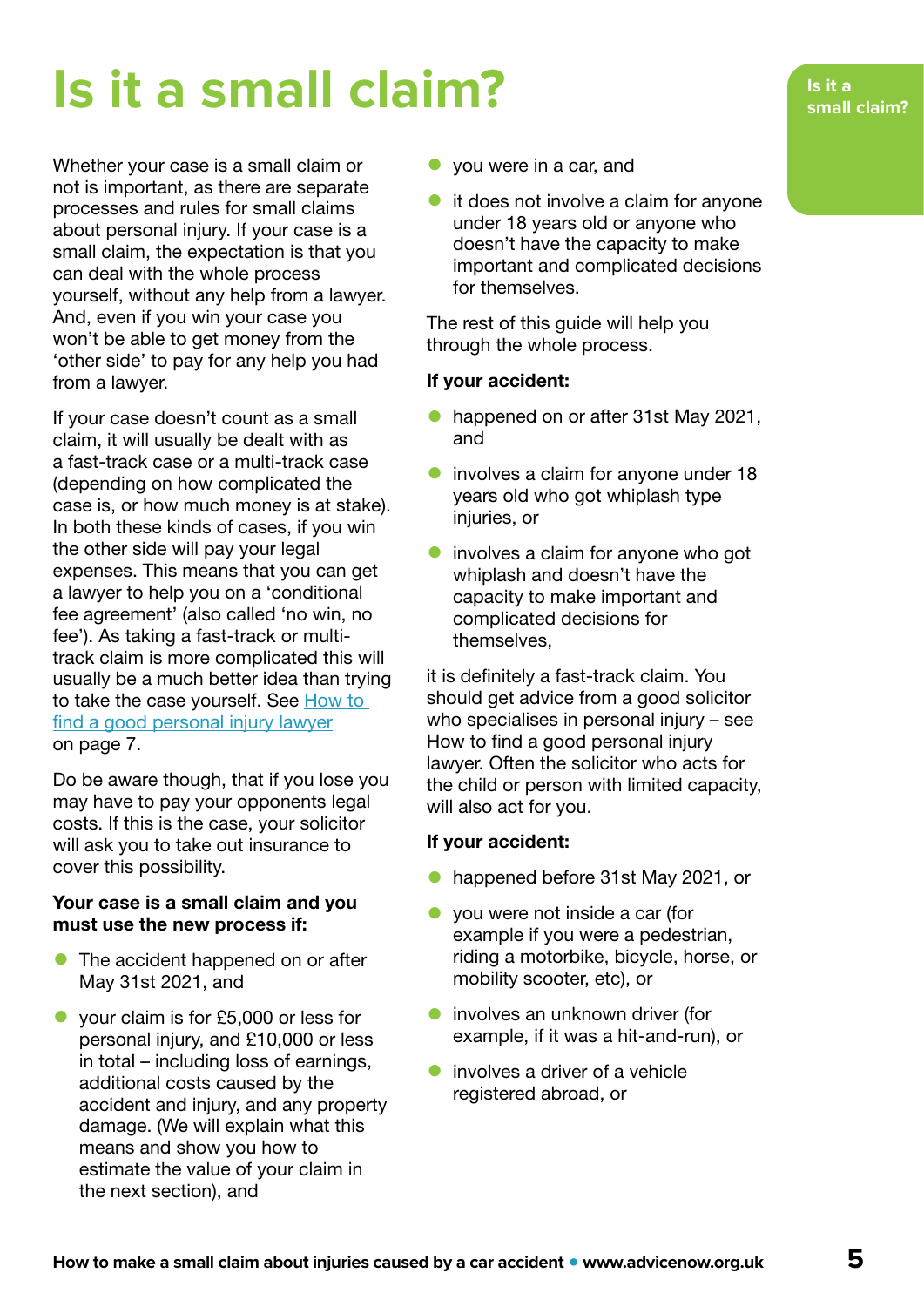- **Is it a small claim?**
- involves an injury claim for a child or an adult who doesn't have the capacity to make important and complicated decisions for themselves (but did not have whiplash injuries), or
- **•** involves a claim against or for someone who has died, or
- if you yourself are an undischarged bankrupt,

your case is only a 'small claim' if it is for £10,000 or less in total, with no more than £1,000 for personal injury. If it is over this amount, you can make a claim using the fast-track or multi-track instead. If you are in this position you should get advice from a good solicitor who specialises in personal injury. They can advise you about whether you should claim for more than £1000 for personal injury (and therefore not make a small claim), how likely your case is to succeed, and how much it might all cost so that you can make an informed decision about whether it is worth it or not. And if you decide you do want to pursue a claim using the fast-track or multi-track processes they can do it for you.

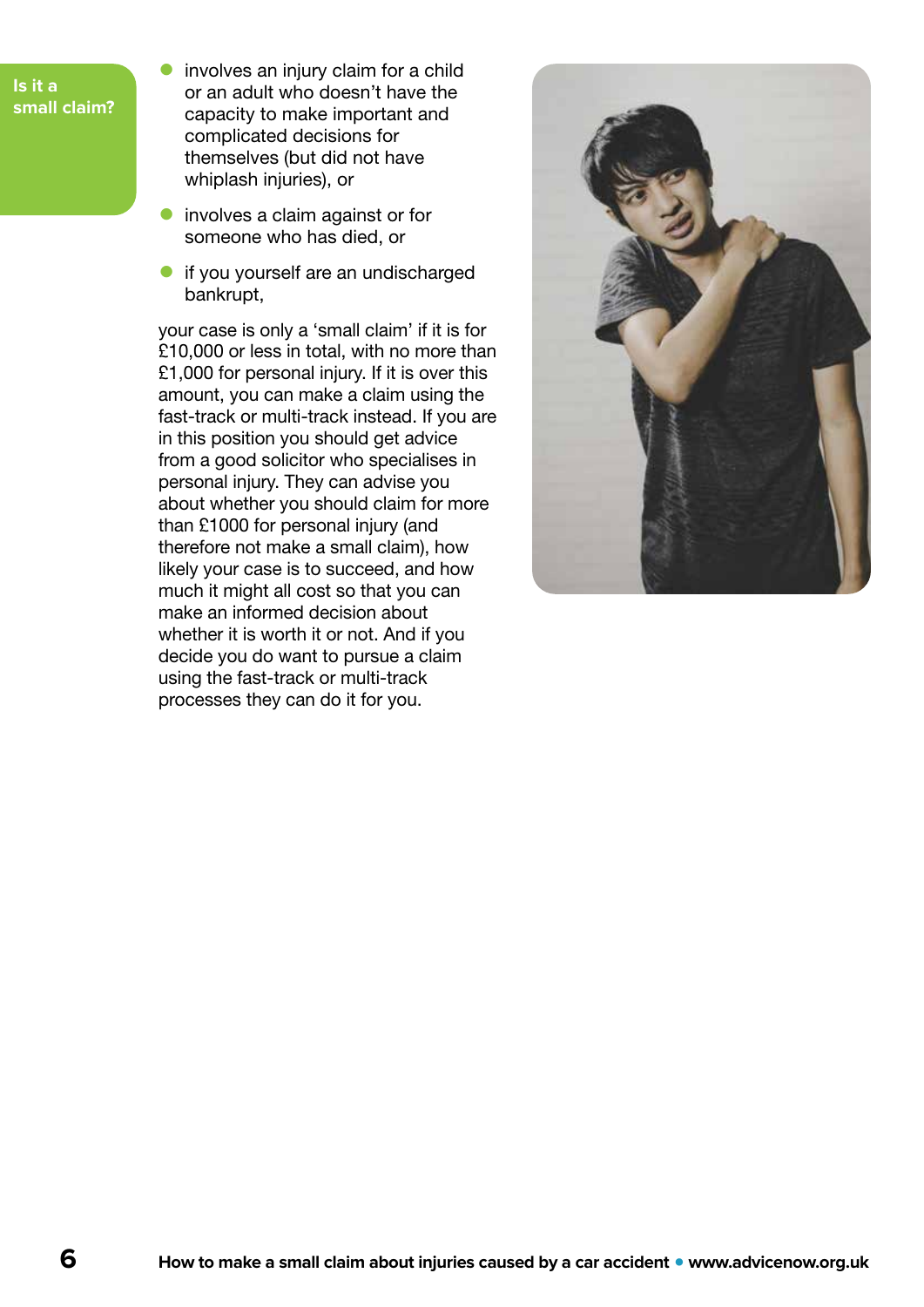## <span id="page-6-0"></span>**How to find a good personal injury lawyer**

All good personal injury lawyers will be accredited by the Law Society to deal with personal injury matters. This means that they have proven to the Law Society that they have at least three years' experience of working on different kinds of personal injury cases. You can search for an accredited solicitor near you by using the ['Find a solicitor' search](https://solicitors.lawsociety.org.uk/) on the Law Society website. Select 'Accident and injury' from the drop down menu on the left and then enter your postcode in the box on the right.

Alternatively, you could select a member of the Association of Personal Injury Lawyers (APIL). APIL is a not-for-profit organisation made up of all types of personal injury lawyer. All members sign up to a code of conduct (which commits them to always acting in the best interests of their clients) and customer charter when they join, and accredited members have also proven that they have the sufficient expertise and experience. Find an accredited member near you on [Association of Personal](https://www.apil.org.uk/injury-lawyers/road-accident-lawyer)  [Injury Lawyers website.](https://www.apil.org.uk/injury-lawyers/road-accident-lawyer)

**How to find a good personal injury lawyer**

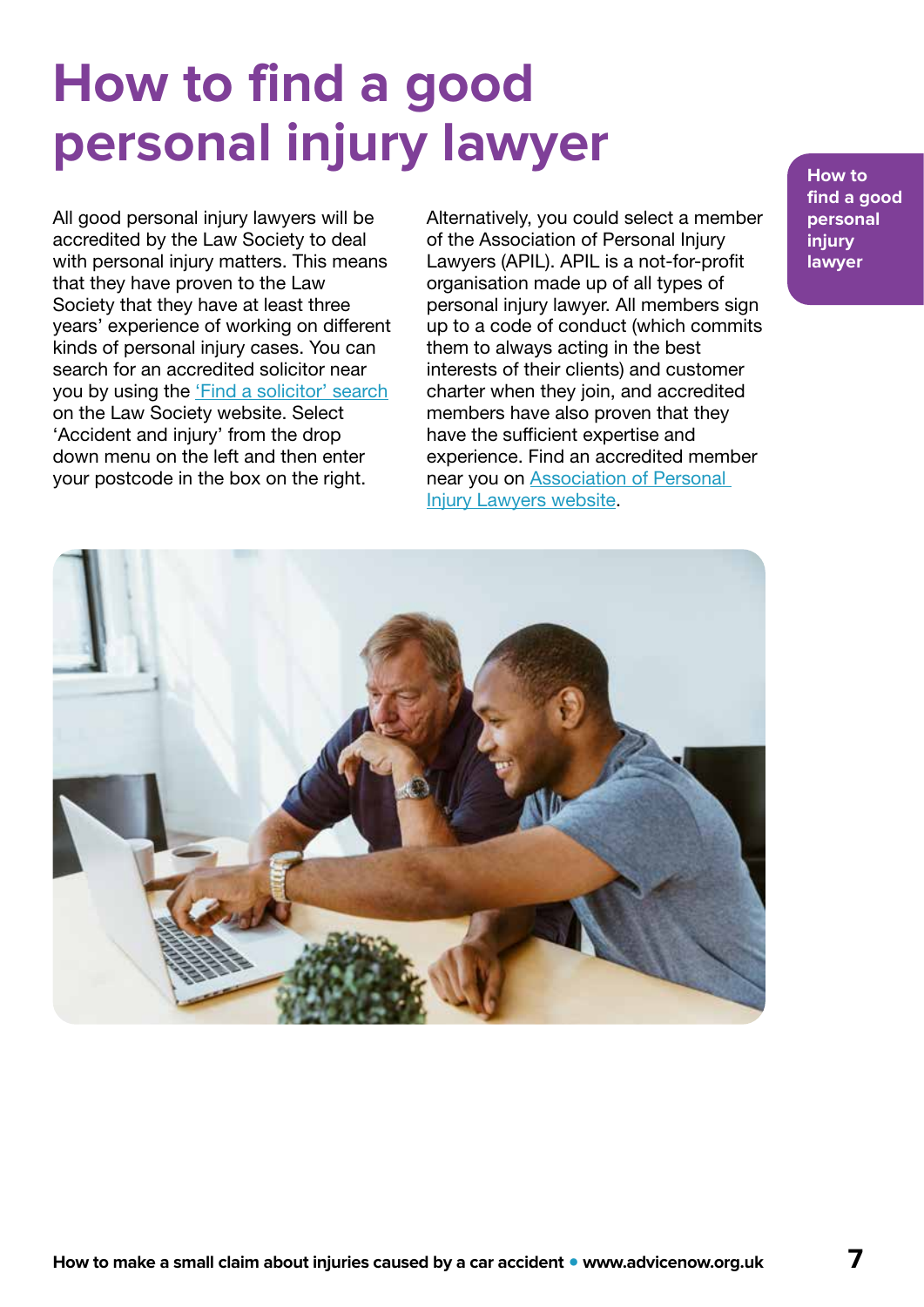## <span id="page-7-0"></span>**How to value your claim**

The value of your claim will be made up of two parts:

**1** The value of your injury or combination of injuries – the amount to compensate you for your pain, suffering and how your life has been affected. What lawyers call 'general damages'.

2 The extra expenses or loss of earnings caused by either the injury or the accident. What lawyers call 'special damages'. This includes any property that got broken or damaged in the accident, any costs built up because you didn't have access to the car or could not drive it because of your injuries.

### **The value of your injury – general damages**

How much you can claim for your injuries depends on how serious the injuries are and how long it will take to get better.

### Whiplash injuries

If your accident happened on or after 31st May 2021, there are set amounts for what you can claim for soft-tissue injuries to your neck, shoulder and back (which means injuries to the muscles, tendons or ligaments – often called 'whiplash injuries'). These set amounts (which the law calls 'whiplash tariffs') are low, many people think unfairly so. They are set out in the table below.

Which amount you get depends on how long the injury lasts. If following your accident you experience pain in two or more areas of your neck, shoulder and back, you count just the most severe. So, for example, if you have pain in your back which cleared up after 3 months and in your neck which is still ongoing six months later but your doctor expects it to improve soon, the correct amount would be the one for injuries that lasted 6-9 months. See our advice below about how to estimate how long your injuries will last.

If as well as having whiplash you have experienced shock or anxiety (what the law calls 'minor psychological injury'), you can claim the amount in the second column.

|              | <b>Amount for 'whiplash'</b><br>injuries to neck, shoulder,<br>and back | <b>Amount for 'whiplash'</b><br>injuries to neck, shoulder,<br>and back and 'minor<br>psychological injury' like<br>shock or anxiety |
|--------------|-------------------------------------------------------------------------|--------------------------------------------------------------------------------------------------------------------------------------|
| 0-3 months   | £240                                                                    | £260                                                                                                                                 |
| 3-6 months   | £495                                                                    | £520                                                                                                                                 |
| 6-9 months   | £840                                                                    | £895                                                                                                                                 |
| 9-12 months  | £1320                                                                   | £1390                                                                                                                                |
| 12-15 months | £2040                                                                   | £2125                                                                                                                                |
| 15-18 months | £3005                                                                   | £3100                                                                                                                                |
| 18-24 months | £4215                                                                   | £4345                                                                                                                                |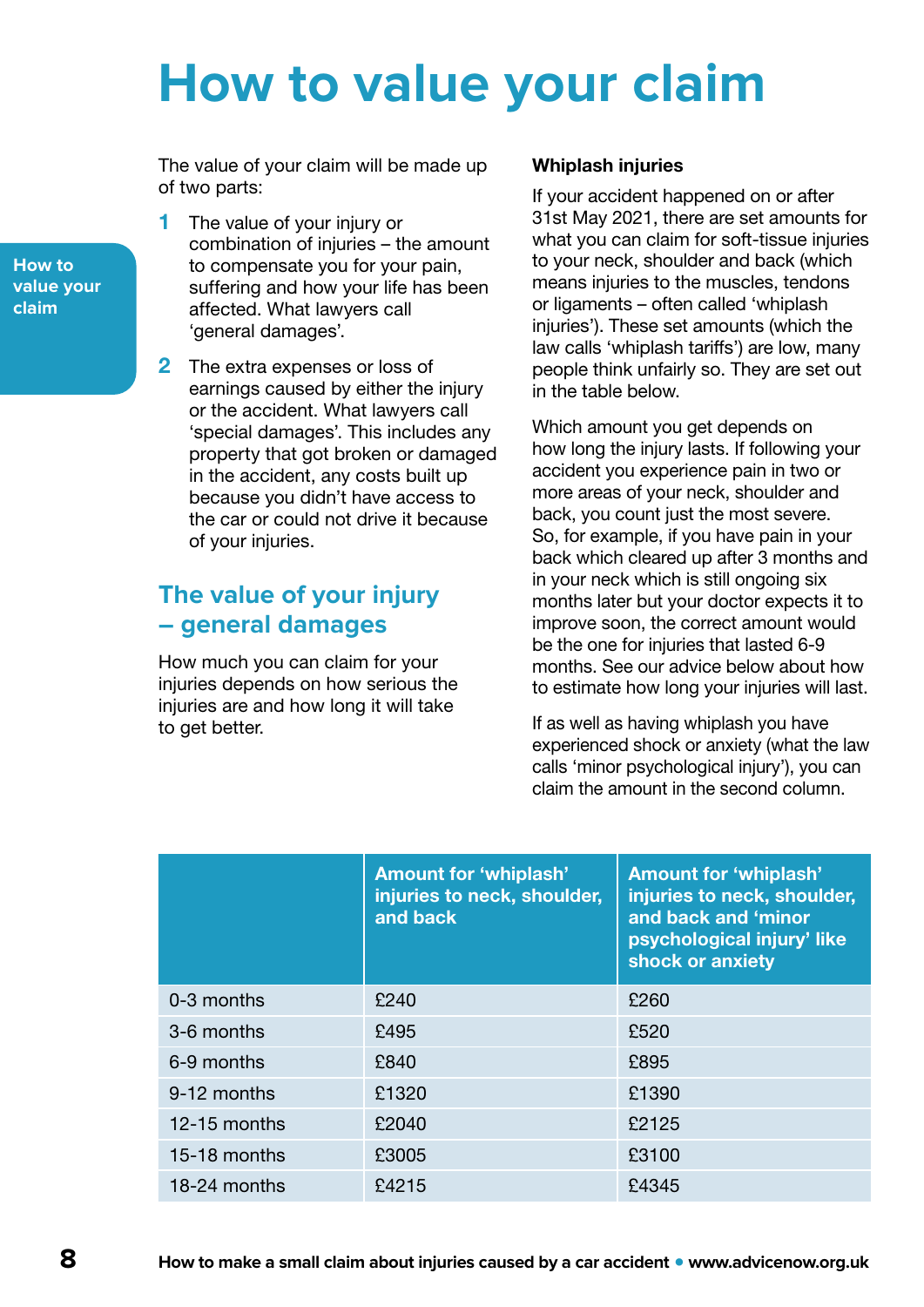Some people can get a slightly higher amount for 'whiplash' injuries. If your injury was unusually severe or your circumstances increased the pain or difficulty caused, you can claim up to 20% more than the relevant amount in the table above. You need to explain how much extra you are claiming for when you start your claim, and explain what is exceptional about your case.

Your circumstances might count as 'exceptional' if for example, you were training for the London Marathon, and the injury meant you missed the race. Or if the injury meant you were unable to lift your disabled son as you need to be able to do to care for him properly.

It is often hard to know exactly what a judge would count as exceptional, but it is worth making an argument for an uplift on that basis if there is anything about your situation that made the injury worse than it would have been for most people. It may mean the other side's insurer makes you a higher offer. If they don't, you should think carefully about whether it would be worth going to court over.

### Other types of injury

You might have been injured in other ways instead of, or as well as, getting 'whiplash' injuries to your neck, back and shoulders. Perhaps you hit and cut your head, bruised your knee, broke your wrist, or received more severe injuries.

There is a different way of valuing other types of injuries. When or if your case gets to court, the judge would set the amount of compensation for your injuries using something known as the 'Judicial College Guidelines'. The easiest thing is to use these guidelines to estimate the value of your injury. You can find the relevant guidelines in the appendix of [Guide to](https://www.officialinjuryclaim.org.uk/media/1141/guide-to-making-a-claim-version-20-april-2021.pdf)  [Making a Claim,](https://www.officialinjuryclaim.org.uk/media/1141/guide-to-making-a-claim-version-20-april-2021.pdf) starting on page 53.

Most injuries in the quidelines offer an amount between £x and £x. You have to honestly assess where you think you are in the range based on how serious your injuries are compared to the injuries at the top and bottom of the range. For example, if you received minor cuts and bruising to your face which healed in 10 days and left no scar, you would look at the minor injuries section of the judicial college guidelines. The correct range for you would be the middle one – where there is a complete recovery within 28 days, so you could expect to be awarded between £650 and £1290. But because 10 days in a lot closer to 8 (the bottom of the range) than it is to 28, you could expect to receive approximately £715.

| Where there is a complete recovery within three<br>months | £1,290<br>to £2,300             |
|-----------------------------------------------------------|---------------------------------|
| Where there is a complete recovery within 28 days         | £650<br>to £1,290               |
| Where there is a complete recovery within seven days      | A few hundred<br>pounds to £650 |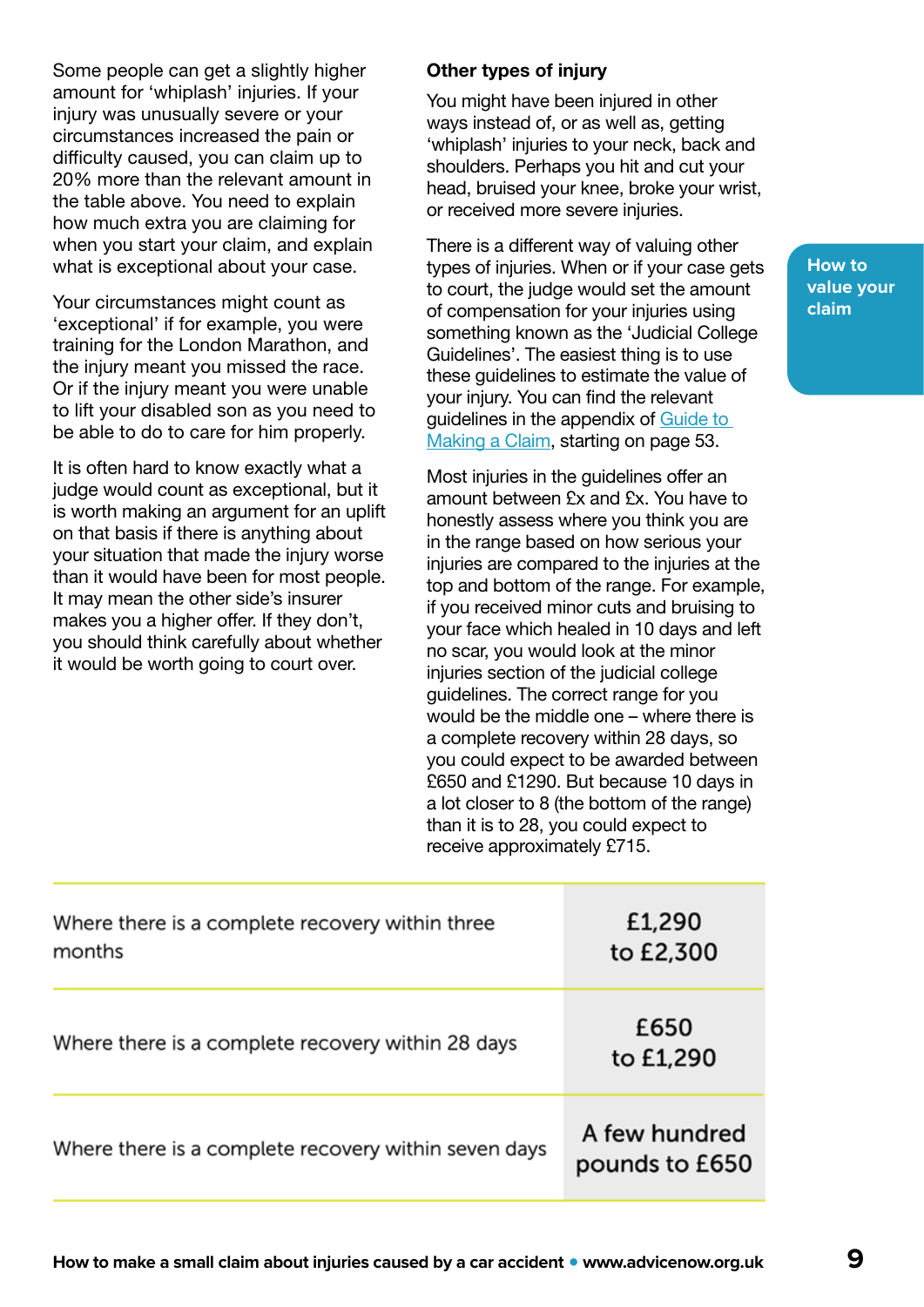<span id="page-9-0"></span>If you have two or more injuries that aren't whiplash (for example, a bruised knee and broken wrist) the amount you will be offered in compensation will be an amount that combines the total – not one amount for your knee and another for your broken wrist.

We don't yet fully know how judges are going to deal with cases where a person receives whiplash injuries and another type of injury, or injuries. It may be that the compensation amount will be an amount that combines the total as it is for other types of injury, or if it will be an amount for your whiplash and minor psychological injury, and another amount for your broken wrist, for example. Until we do, you should expect any offer you receive to offer an amount for your whiplash injuries and your other injury or injuries separately.

If you fully recover from the injury within months, you also need to look at the minor injuries section of the Judicial College Guidelines, starting on p53 of [Guide to making a claim](https://www.officialinjuryclaim.org.uk/media/1141/guide-to-making-a-claim-version-20-april-2021.pdf).



### How to estimate how long your injuries will last

It is often hard to know how long injuries will last. The best thing to do is base your valuation on the length of recovery time that the doctor at the hospital, your GP or any other doctor you have seen about the injury has said. If it gets better quicker or slower than expected, you can change the amount you are claiming for at any point before you accept an offer. If the amount you can claim for increases so much that it takes you beyond the personal injury limit (£5,000 for accidents that happened on or after 31st May 2021, or £1000 for accidents before then), or the £10,000 total limit, your claim will simply get moved to another track (the fast-track or the multi-track). If this happens, you will be able to get advice and representation on a 'no win, no fee' basis. See [Is it a small claim?](#page-4-0) and How [to find a good personal injury lawyer](#page-6-0).

Anything that is expected to take more than 24 months to heal, or will never heal, will be valued at over £5000 – so will not count as a small claim (no matter when the accident occurred). See Is it [a small claim?](#page-4-0) and [How to find a good](#page-6-0)  [personal injury lawyer](#page-6-0).

### **Extra costs and loss of earnings – Special damages**

You can also claim for any extra expenses or loss of earnings caused by the accident or your injury or injuries. These amounts don't come under the personal injury limit (£5,000 for accidents that occurred on or after 31st May 2021 or £1,000 for accidents before that date). Instead they come under the £10,000 in total limit.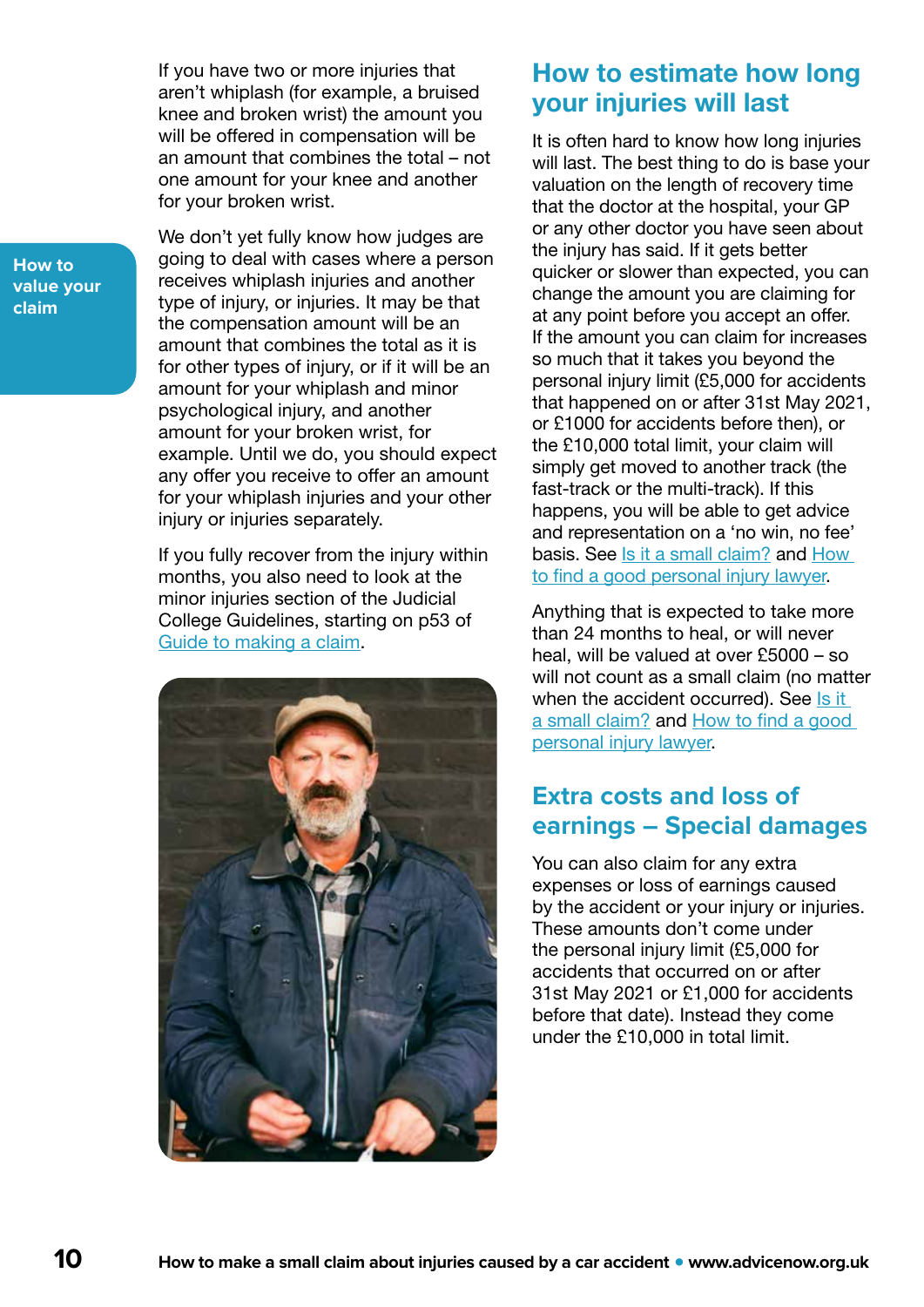### Extra costs

You can claim for any additional costs caused by either the accident or your injury, as long as you can prove that 1) you paid them and 2) they were caused by the accident or injury. The law calls these extra costs 'losses'. You will need receipts or other proof of payment. For example, you can claim for prescription charges, or travel to or parking at hospital appointments connected to the injury. If you were unable to drive because of the accident and had to pay for taxi fares to get your children to and from school, you can add the costs of those to your claim. If your mobile phone or anything else was smashed in the accident and you had to buy a new one, you could claim for that. If you were unable to look after your children in the way you normally would, and had to pay for child care as result, you can add that to your claim. If you always use childcare for the same number of hours, you cannot add it to your claim as it was not a direct result of either the accident or the injury.

### Loss of earnings

You can claim for the money that you lost if the amount you could earn was reduced, or if you could not work at all, because of your injuries. You can also claim if you were unable to work because your car was damaged. Again you will need to prove the amounts you lost and how long it lasted for – you could use your payslips or a letter from your employer if you have one, or your work schedule and bank statements (both of the time you couldn't work and for comparative months when you could to show what you normally earn) if you are self-employed.

### Costs associated with your car

There are two types of costs associated with your car and they are treated a bit differently:

- 1 ones that you or a friend or relative has paid on your behalf (the law calls these 'protocol costs') and
- 2 ones that another company paid on your behalf (the law calls these 'non-protocol costs')

Costs that you or a family member/ friend has paid on your behalf are included in your claim. Again, you will need receipts or other proof of payment. They might be:

- $\bullet$  the cost of car repairs
- $\bullet$  the excess you had to pay on your car insurance
- the cost of hiring a car while yours was mended
- any vehicle recovery and storage charges.

To this figure, add the amount the car's value has reduced as a result of the accident. You get this by taking the value of the car immediately before the accident occurred (look online for how much similar cars sell for), and subtracting the amount the car was worth after the accident. This is probably the write-off value your insurer gave you.

Costs that a company has paid on your behalf, (for example, your insurer who paid for repairs to your car, or a credit hire organisation lent you a replacement car) cannot be included in your claim at this stage, but that company will have a right to claim costs from the other side's insurer themselves when the case ends. If you need to go to court about how much compensation you should get, you do then add these costs to your claim.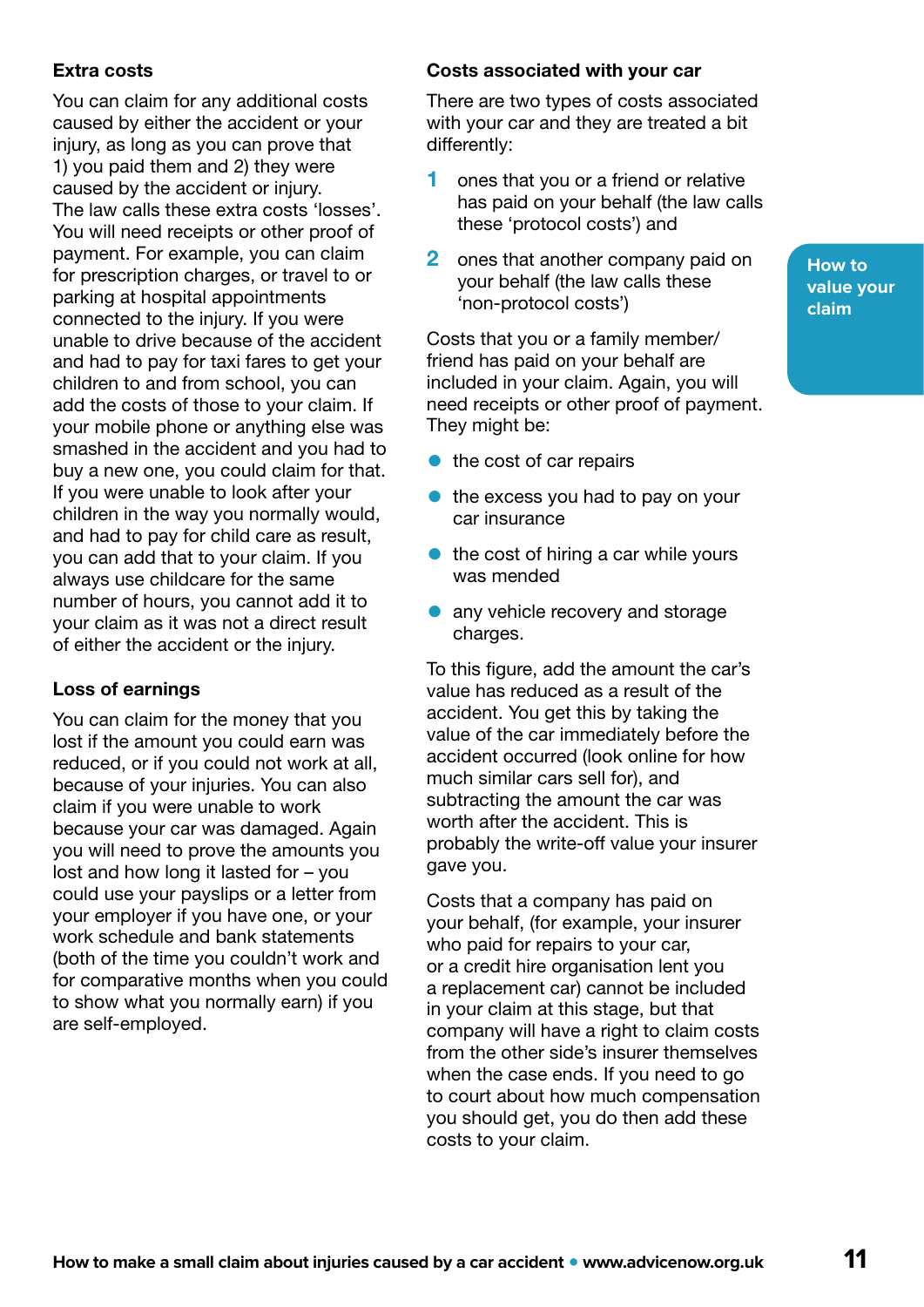### Fees

You can claim back your court fees, or fees for a police report, medical records, medical report (if you had to pay for it) and for an expert whose report you need for your claim (up to a maximum of £750) at the end of your case, but you don't include that in the valuation of your case at the start. So ignore that for now.

### **How to estimate the total value**

We created the table below to help ensure that you don't leave out any amounts that you may be entitled to. Don't panic if you realise you have left something out, you can change the amount you are asking for at any time before you create the court pack.

| <b>Amount for</b>                                                                                                                                                                                                    | £ |
|----------------------------------------------------------------------------------------------------------------------------------------------------------------------------------------------------------------------|---|
| Whiplash, or<br>Whiplash plus minor psychological trauma                                                                                                                                                             |   |
| Whiplash - Exceptional circumstances                                                                                                                                                                                 |   |
| Other injury or injuries (amounts taken from judicial<br>college guidelines)                                                                                                                                         |   |
| <b>Total for personal injury</b>                                                                                                                                                                                     | £ |
| Loss of earnings                                                                                                                                                                                                     |   |
| Cost of repairs to car (if you paid them yourself)                                                                                                                                                                   |   |
| Excess to pay on car insurance                                                                                                                                                                                       |   |
| Cost of hiring a car                                                                                                                                                                                                 |   |
| Vehicle recovery or storage charges                                                                                                                                                                                  |   |
| Other costs - for example, prescription charges, or travel<br>to hospital, taxi fares for necessary journeys,<br>replacement of any items damaged in the accident, extra<br>childcare. Use a new line for each item. |   |
|                                                                                                                                                                                                                      |   |
|                                                                                                                                                                                                                      |   |
|                                                                                                                                                                                                                      |   |
|                                                                                                                                                                                                                      |   |
|                                                                                                                                                                                                                      |   |
|                                                                                                                                                                                                                      |   |
| <b>Total for extra costs</b>                                                                                                                                                                                         | £ |
|                                                                                                                                                                                                                      |   |
| Total for personal injury and extra costs                                                                                                                                                                            | £ |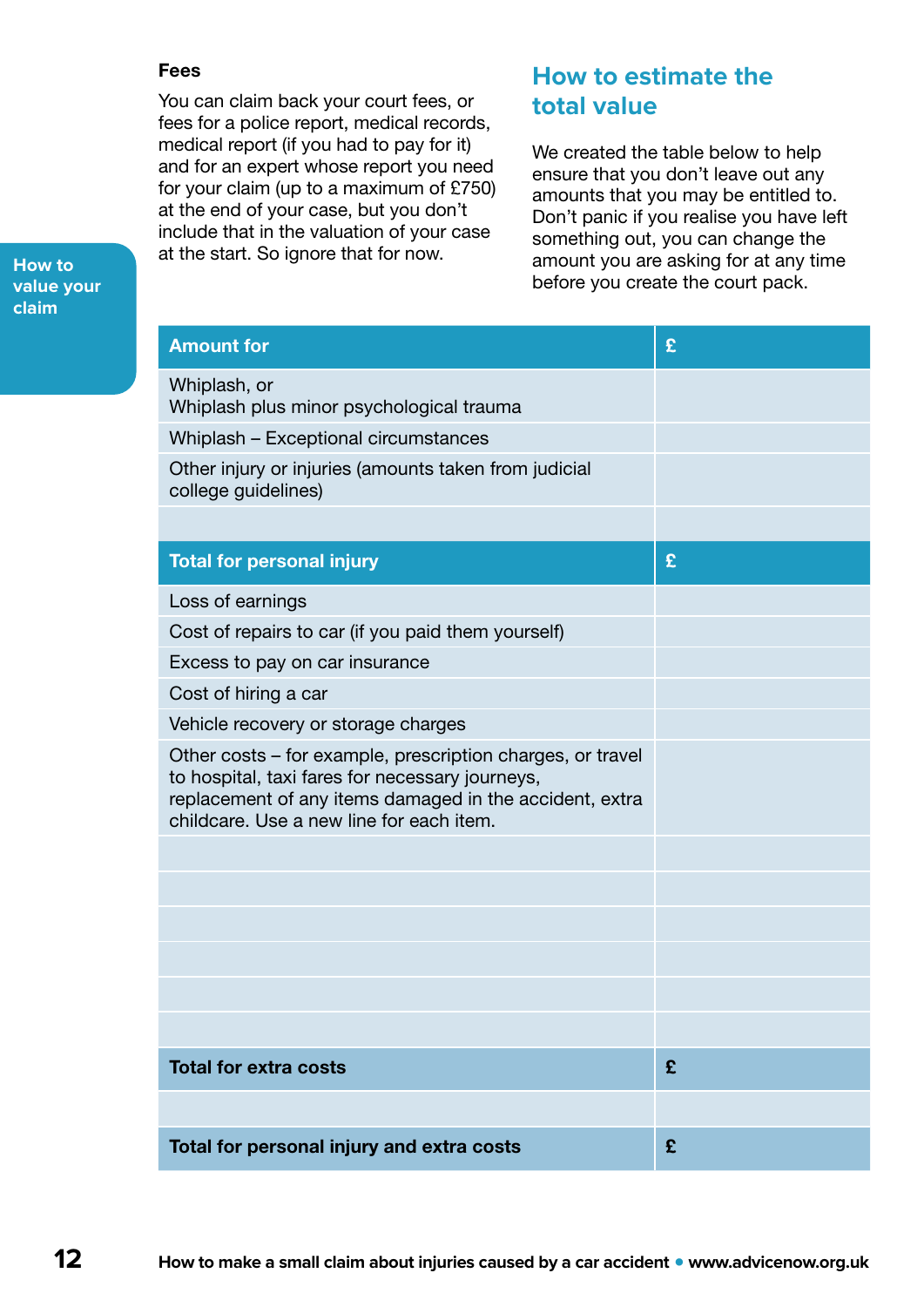Remember – if your total for personal injury comes to more than £5000 (if your accident was on or after 31st May 2021, or £1000 if your accident was before then) or your overall total comes to more than £10,000, your claim is not a small claim. This means that you can get a lawyer to help you with your case and only pay for their help if you win. See Is [it a small claim?](#page-4-0) and [How to find a good](#page-6-0)  [personal injury lawyer](#page-6-0) on page 7.

If you think that your claim might be more than £5,000 for personal injury or is close to being more, we would suggest you take advice. See How [to find a good personal injury lawyer](#page-6-0) on page 7 and look for firms who will offer free initial advice.

If your accident was before 31st May 2021 and the amount of your claim was below £1000 for personal injury and under £10,000 in total, you can make a small claim using the old rules. See the other guides in the How to [take a claim in the civil court series](https://www.advicenow.org.uk/guides/going-civil-court), particularly [How to start a claim.](https://www.advicenow.org.uk/guides/how-start-civil-claim)

If your accident was on or after 31st May 2021, and the amounts came to £5000 or less for personal injury, *and* less than £10,000 in total, you must use the new Official Injury Claim service (sometimes called OIC or the Official Injury Claim portal). See next section for details.

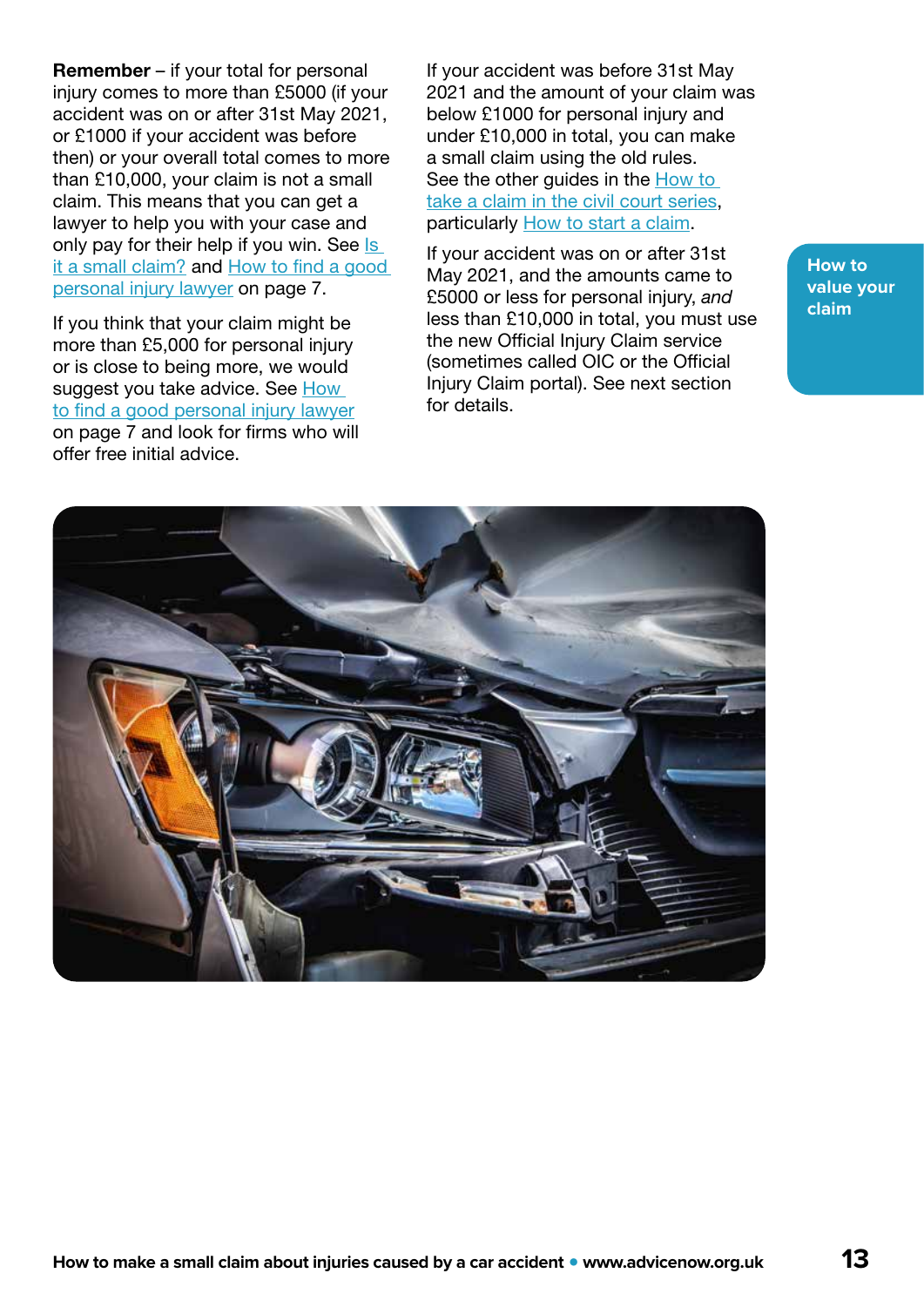## <span id="page-13-0"></span>**The Official Injury Claim service**

OFFICIAL CLAM English | Cymraeg Sign in A Make a personal injury claim If you've had a minor injury as a driver or passenger in a road traffic accident and it wasn't your fault, you may be able to claim<br>compensation using the Official injury Claim service for free and<br>without legal help. Find out more **OFFICIAL** CLAM Account Management Logout Tell us about the accident Key information «Back What if I am uncertain about the exact time of the accident? Note that all fields marked with \* are mandatory. > Your description of the accident Date and time of accident\* Month Day Year Hours Minutes How can I upload photos and  $\bar{\bar{z}}$  $\ddot{\phantom{a}}$ dashcam footage?

This is a new online service from the Motor Insurance Bureau and the government. It is sometimes shortened to OIC. The idea is that this service is simple to use and easy enough to do by yourself, without a lawyer. You don't have a choice – you have to use the Official Injury Claim service.

As it is a new service, we don't yet know how well it works for everyone, or which bits (if any) people need more help with. If you use this service, please let us know what you think and particularly if there were any confusing, stressful or tricky bits via [our survey](https://www.surveymonkey.co.uk/r/BQZYZFF). We will use your feedback to improve this guide for others.

### **How it works**

Before you can go to court on most issues, there is a procedure you have to follow to see if you can resolve the problem between you first. This is called 'the pre-action protocol'. The Official Injury Claim service is an online process which takes you through all the things you need to do to in the pre-action protocol, step-by-step. At the end of the process, you will either have resolved the issue or be ready to go to court.

There are five steps to the process – once you have opened a claim, you can use the 'claim overview' screen to keep track of where your claim is in the process.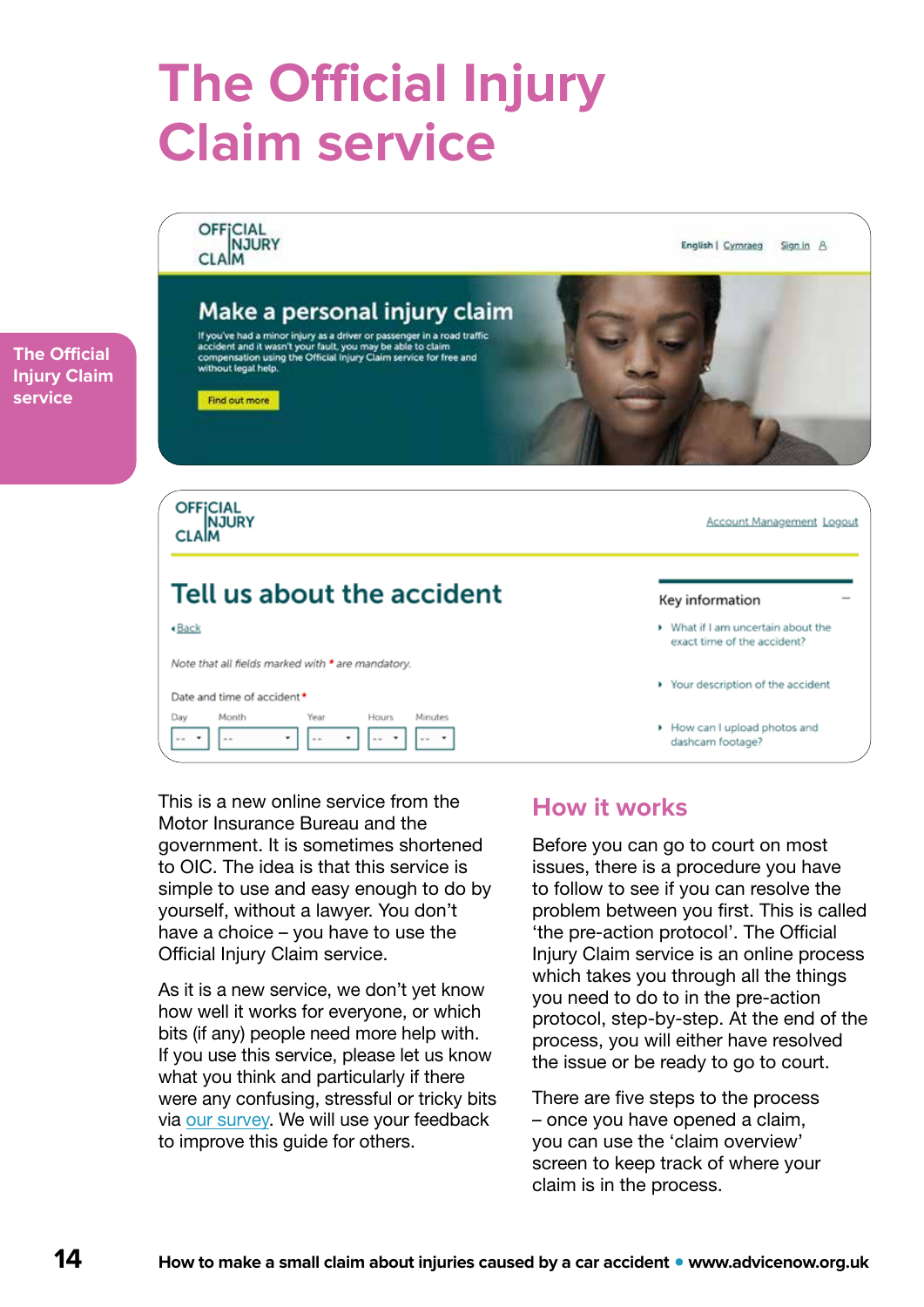- 1 You start your claim by providing details about you and about what happened in the accident, who you think is to blame, and what your injuries are. The service then checks your identity and sends these details to the insurer of the other driver for you. The service calls them the 'compensator' as it is the insurance company that will pay you compensation (or not) at the end of the case. If they cannot identify an insurer for the other driver (perhaps it was a hit and run, or the other driver was not insured), the Motor Insurance Bureau (MIB) acts as the 'compensator'.
- 2 The insurer of the other driver (or the MIB) then investigates the accident to see if they agree that the other driver was to blame, or partly to blame, and gives you an answer within 30 working days from the date you started your claim (or 40 working days if the Motor Insurance Bureau acts as 'compensator'). If they do not agree that it was the other drivers' fault, or agree that it was only partially the other drivers' fault, you can negotiate. They may also agree that it was the other driver's fault, or partly their fault, but disagree that the accident caused your injury. See the **[Liability](#page-17-0)** section below for more help with this stage.
- **3** Then you are asked to get a medical report through the online system, via an organisation called [MedCo.](https://www.medco.org.uk/) You can make an appointment to be seen at a convenient time. The Official Injury Claim service automatically generates details of your injuries (from the information you provided) for the medical expert so that they know what they are looking for, and the insurer of the other driver pays for this report. The medical report is

uploaded to the online service by the medical expert and you have the opportunity to ask for changes if there are mistakes or things have been left out. See the Getting and [challenging your medical report](#page-21-0) section below.

- 4 Next the compensator will make you an offer to compensate you for the accident, or the parts of the accident that they accept weren't your fault. If you accept the offer, that is the end of the process and you will be paid soon (there is no law that says how quickly they should pay you, but usually within a month), but if your injury gets worse in the future you can't ask for more money. If you think you should be entitled to more than you have been offered, you can make a counter offer. Or you can reject all their offers and go to court. See [Asking the court to decide](#page-28-0) for more information about how to do this and what you should consider.
- 5 Close case your case on the Official Injury Claim service will be closed, either because you have accepted an offer to settle the case, or because no agreement can be reached and you wish to take the issue to court.

For an indepth guide as to how to use the service and what to expect at each stage, please see [Guide to Making a](https://www.officialinjuryclaim.org.uk/media/1141/guide-to-making-a-claim-version-20-april-2021.pdf)  [Claim](https://www.officialinjuryclaim.org.uk/media/1141/guide-to-making-a-claim-version-20-april-2021.pdf). This guide is concerned with just the complicated bits where we think people without advice are likely to get stuck, or might do something which harms their case, rather than helps them.

**The Official Injury Claim service**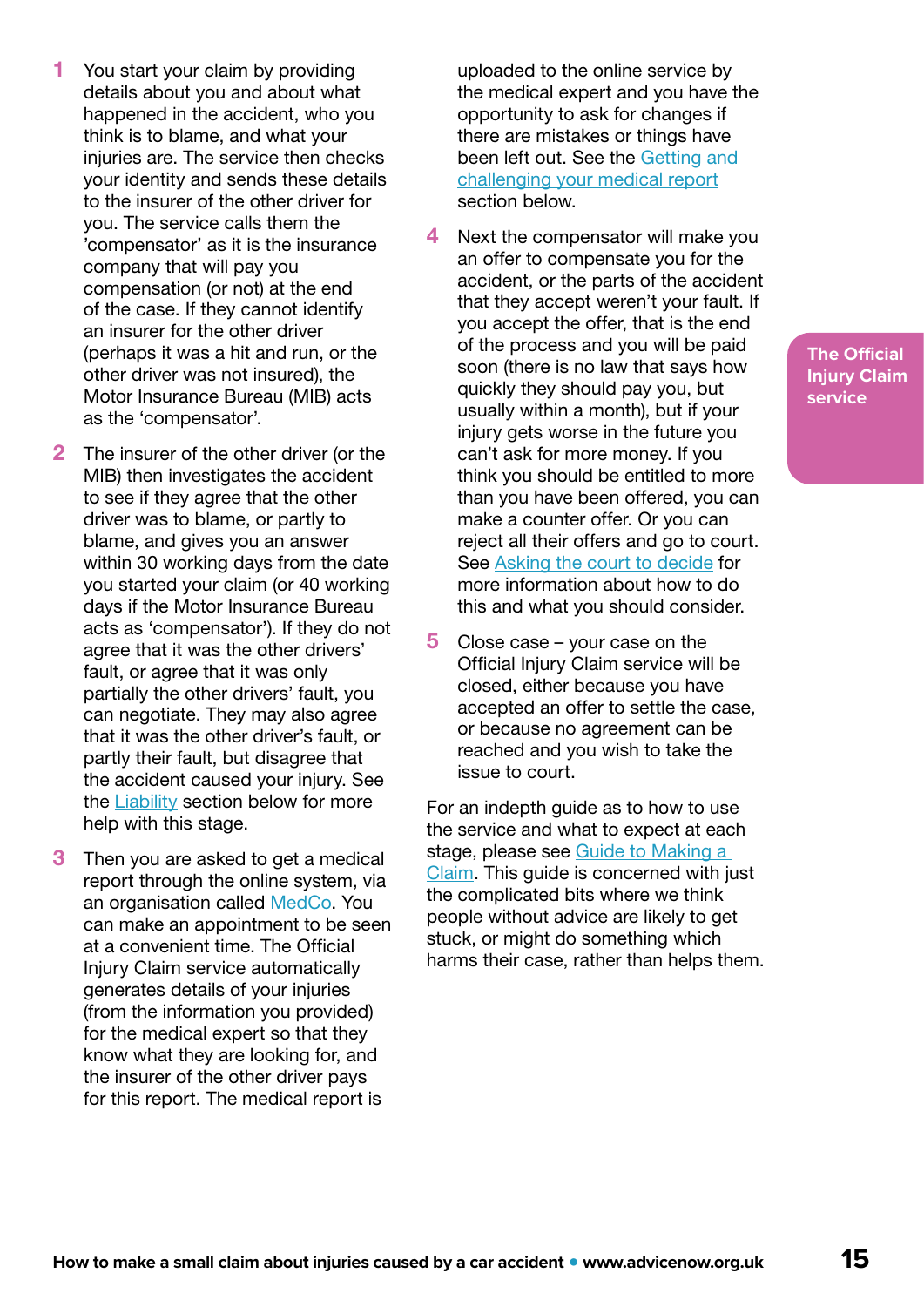### **Insurers breaking the rules**

All contact with the other drivers' insurer is supposed to happen through the portal. But some insurers do seem to be contacting people who have made a claim outside of the portal, despite this being against the rules.

Some people also seem to be being made an offer before the medical assessment has happened which is specifically banned under the new rules.

If this happens to you, be suspicious. Why would the insurer not want to wait for the report into your injuries? It may be that they think you will accept a lower offer before you understand how severe your injuries are or how long they may take to heal.

If you have experienced either of these things, please tell us via [our survey](https://www.surveymonkey.co.uk/r/BQZYZFF).

### **Portal Support Centre**

If you need extra help to use the Official Injury Claim online system, you can get it from the Portal Support Centre. Portal here just means the online system. They can help if:

- you are a foreign language or Welsh speaker (they can help with translation into Welsh and the top 10 most common foreign languages in England and Wales), or
- you are not able to or are not comfortable filling out a claim form online, or you have accessibility needs because of a disability).

They will either help you by enabling you to start a claim using a paper application form or to complete the claim process over the phone with the help of a customer care agent and/or a translation service.

They cannot advise you on your claim or whether you should accept an offer.

Call them on 0800 118 1631 Monday to Friday 9am-5pm

We would like to hear about your experience of using the Portal Support Centre (good or bad) so that we can share your insight with others and argue for improvements if necessary. Please tell us via [our survey.](https://www.surveymonkey.co.uk/r/BQZYZFF)

**The Official Injury Claim service**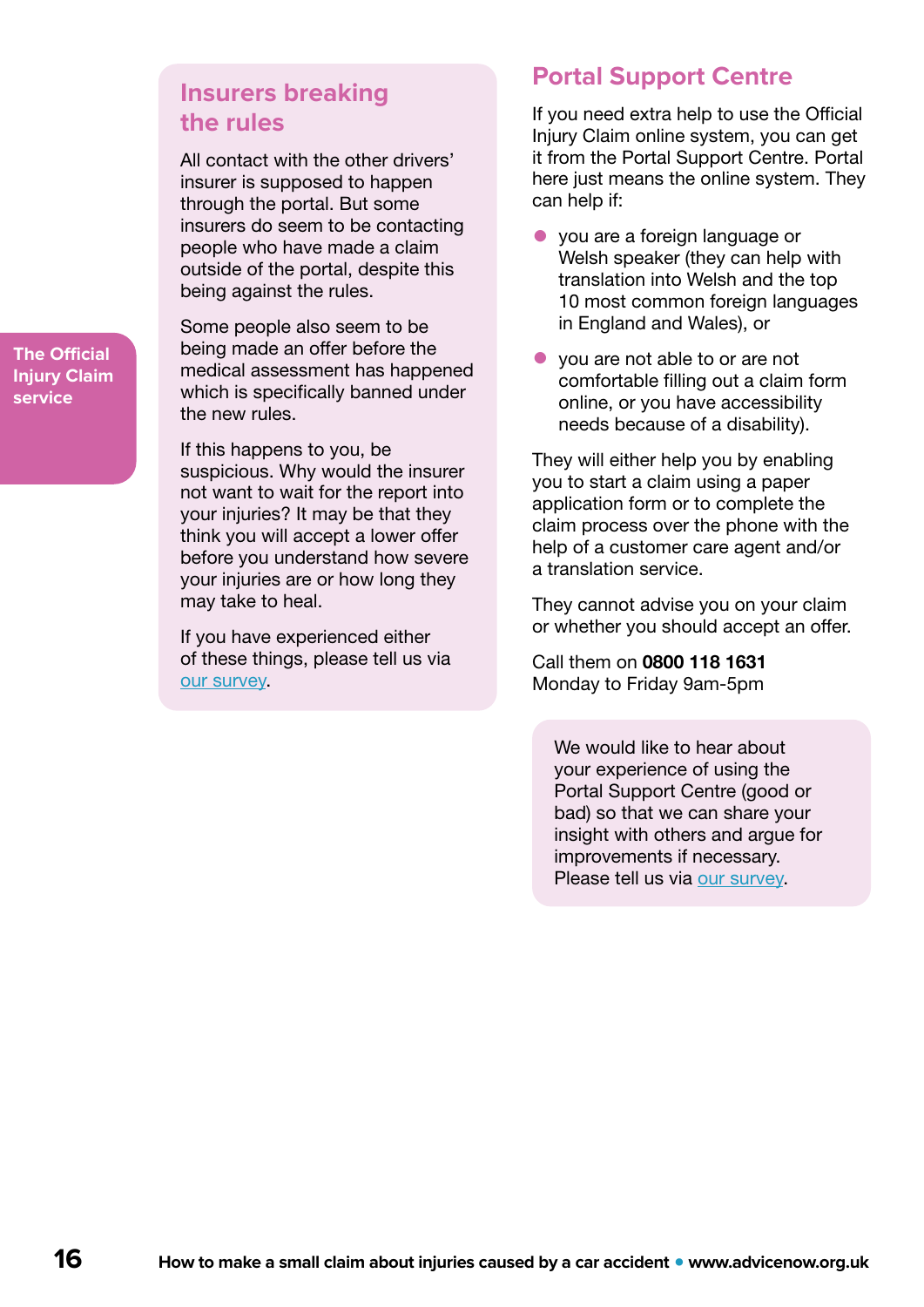## <span id="page-16-0"></span>**Time limits**

There are time limits to making a claim in court, which are fixed by law. Usually you have 3 years from the date of an accident to start a court case (unless a child was injured in the accident, in which case the time limit is 3 years after their eighteenth birthday). Starting a claim on the Official Injury Claim system does not count as starting a court case.

If at any point it becomes clear that 3 years will pass before you can finish the Official Injury Claim service, you should select 'Go to court' on the portal and start court proceedings.



**Time limits**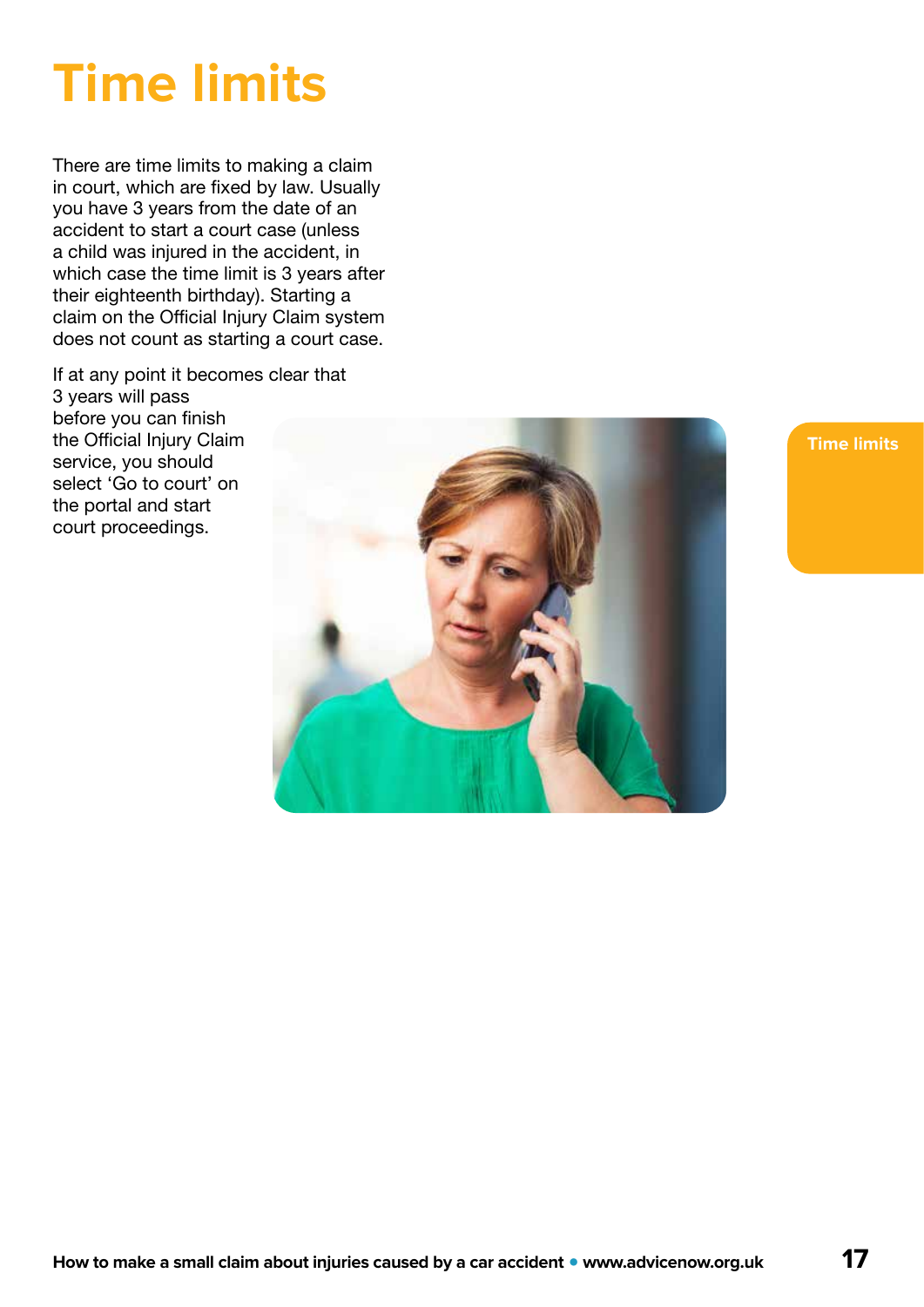## <span id="page-17-0"></span>**Liability**

'Liability' is about who caused the accident and therefore who is responsible for the injuries and damage to the car. The person who caused the accident (who is 'liable') is the person who pays compensation to the other injured parties (or rather their insurer does).

After you have started a claim on the Official Injury Claim service, the insurer of the other driver (or drivers), will decide if they agree that the driver they insure caused the accident or not. They will either:

- $\bullet$  say that the driver they insure was wholly responsible for the accident – the law calls this 'admitting liability in full'.
- say that the driver they insure was partly responsible for the accident – the law calls this 'admitting liability in part'. If they do this, they will express how much their driver was to blame by way of a percentage. See 'Partly to blame' below.
- $\bullet$  say that the driver they insure was responsible for the accident but that they don't think the accident caused your injury – the law calls this 'admitting fault (in full or part) but disputing that the accident caused injury'. See 'Didn't cause injury' below.
- $\bullet$  say that the driver they insure was not at all responsible for the accident – the law calls this 'denying liability'. Usually this means that they think you caused the crash. Obviously, if they don't think it was their driver's fault, they won't offer to pay you any compensation. See 'Not to blame' below.

### **Partly to blame**

If the other driver's insurer says that their driver was only partly to blame ('admits liability in part' in legal speak), it might be for a good reason but it is also important to remember that they might just not want to pay you.

They will express how much the think their driver was to blame as a percentage. For example, they may say he was 60% to blame by pulling out in front of you, but you were 30% to blame as you were driving too fast given that it was raining, and that contributed to the accident as you were unable to stop in time.

It is important not to agree that the accident was partly your fault if you don't think it was. That is because if, for example, you agreed it was 30% your fault and 70% the other drivers' fault, you would only receive 70% of the compensation.

The first thing you should do is ask them what evidence they have that you are partially to blame. It may be that they don't have much. When thinking about who was to blame and how much, you need to consider

- if what they said you did or didn't do is correct,
- is it something that fell below the standard of driving that could have been expected, and
- did it cause or contribute to the accident and your injuries.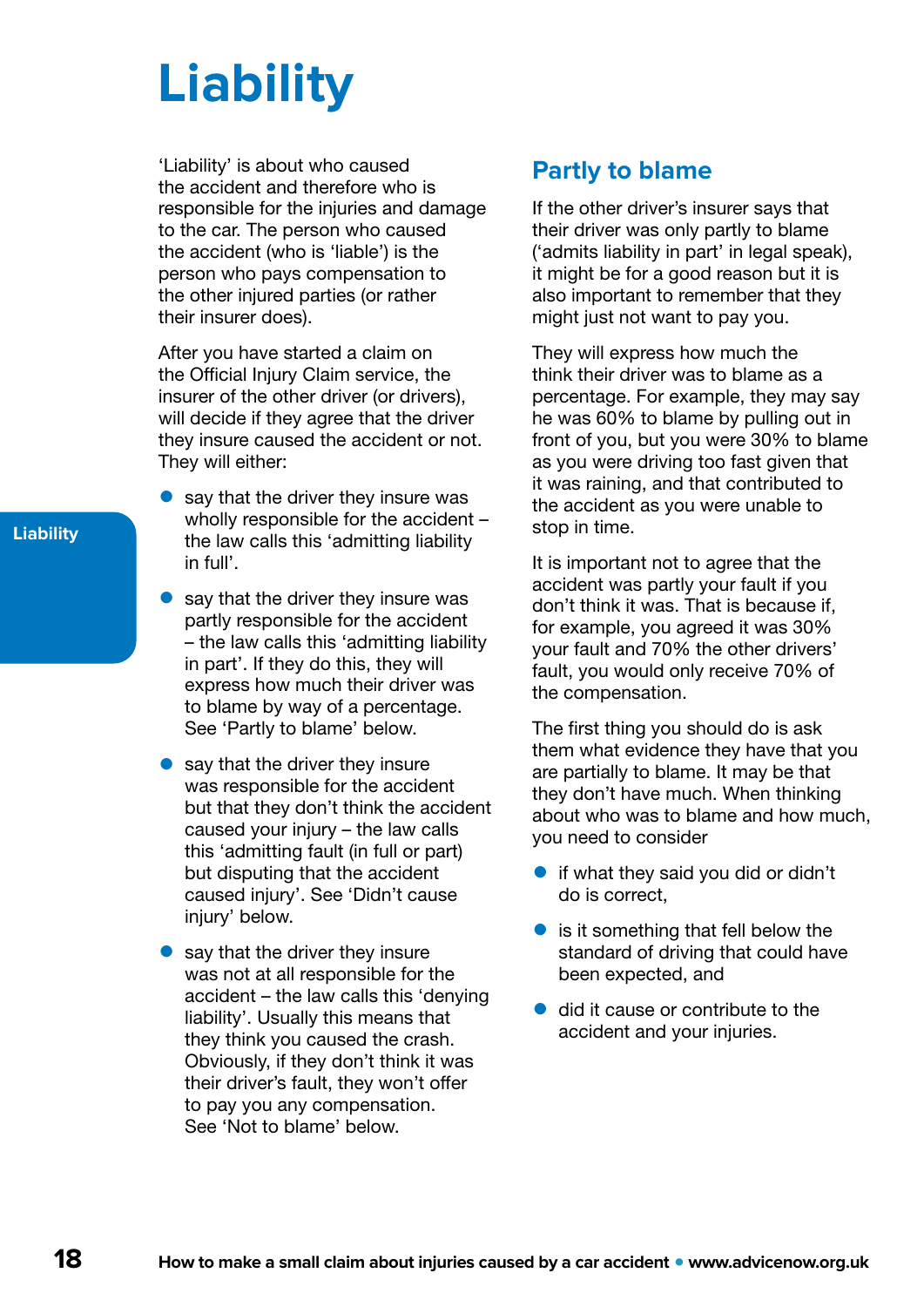

If you disagree that the accident was **Didn't cause injury Example 10 For the Unit of the Unit of Accept that it** partly your fault too, or accept that it was partly your fault but don't agree with the percentage split, you can suggest a different percentage split. They can then agree or not agree.

You can do this up to three times. Each time you have to get closer to agreeing with each other. For example, if they said it was 60% their driver's fault and 40% yours, you could suggest that it was 90% theirs and 10% yours the first time, but the second time you would need to suggest that the blame was more than 10% yours.

If the other driver's insurer says they don't think the crash caused your injury, or didn't cause any injuries, you can just go on to the next stage – the medical report. The medical report always includes details of your injury and whether the medical expert believes it was caused by the accident.

Alternatively, you can withdraw your claim, but don't do this unless it is true that you weren't injured or that it cleared up very quickly.

### **Not to blame**

If the other driver's insurer says that the other driver is not to blame for the accident, you should first look to see why they have decided that. You can do this by selecting 'View more details' on your claim overview screen. Be aware that insurers often argue that their clients were not to blame if they think there is any chance you or the court might agree, because they don't want to pay if they can avoid it. The first thing you should do is ask the insurer what evidence they have that it was not the other driver's fault.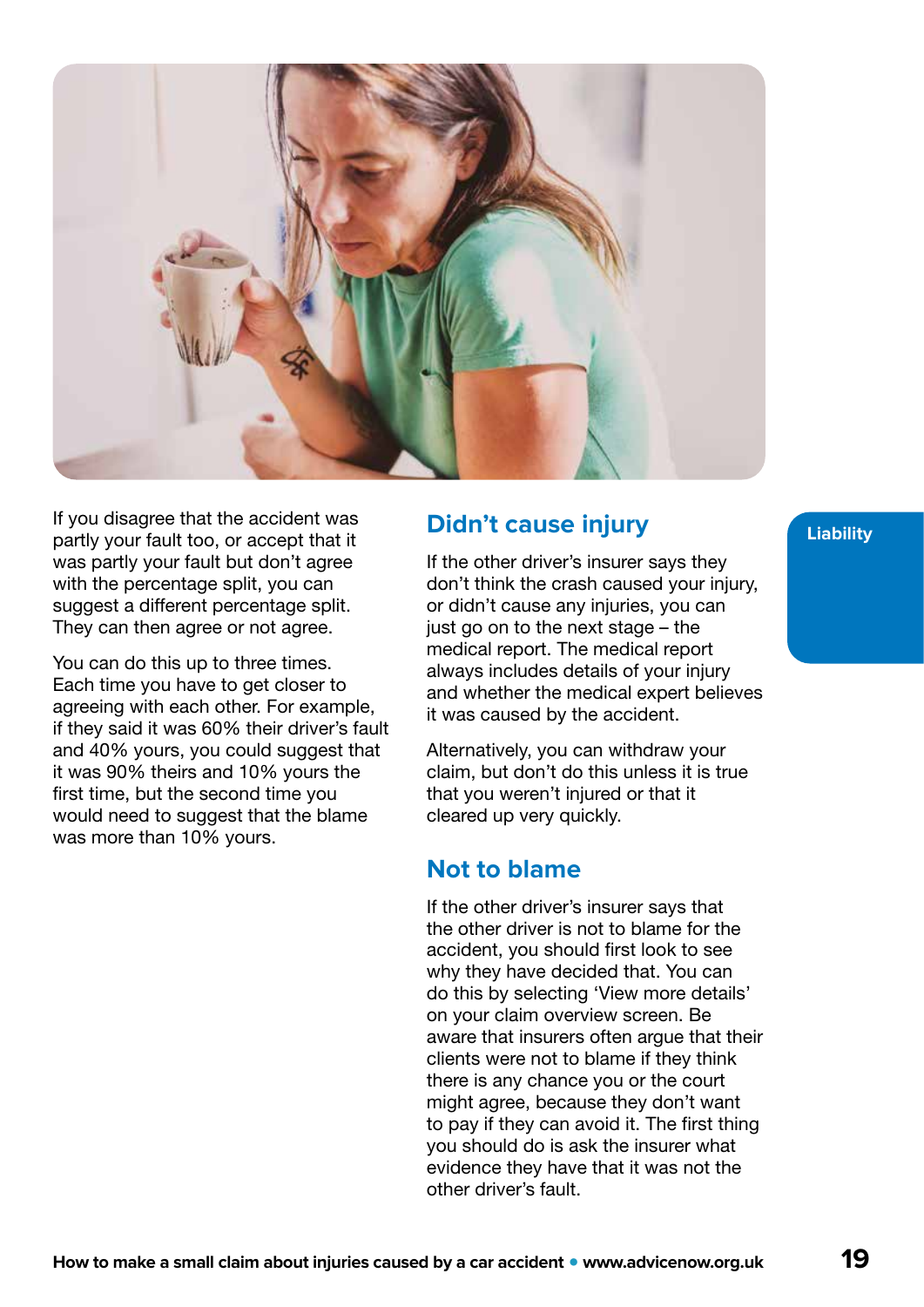You have three options.

- 1 Agree with them and close the claim (don't do this unless you really agree).
- 2 Challenge their decision. You will need to explain why you think their decision is wrong. Think about how the accident happened and explain why it was caused by the other driver's actions. Think also about whether the other driver did something wrong or unexpected, something that fell below the driving standard you would expect.

You can do this by adding your side of the story and sending it back to them through the online system. Include any evidence that supports your argument, for example, dash cam footage, or photos of the scene, or maybe a witness you are in contact with saw what happened. They might agree with you, or they might agree that their driver was partially to blame.

3 You can go to court – and ask the judge to decide. You can request this through the online service. You will need to pay a fee to start the court case, and another fee before the hearing. See the [guidance on](https://www.gov.uk/government/publications/whiplash-reform-programme-information-and-faq/payment-of-court-fees-in-road-traffic-accident-related-personal-injury-claims-under-the-new-small-claims-track-limit)  [GOV.UK](https://www.gov.uk/government/publications/whiplash-reform-programme-information-and-faq/payment-of-court-fees-in-road-traffic-accident-related-personal-injury-claims-under-the-new-small-claims-track-limit) for details of how much. (If you are on a low-income or receive benefits you may get help to pay a court fee or not have to pay it at all. See [Getting help to pay a court](https://www.advicenow.org.uk/know-hows/getting-help-pay-court-fee-civil-or-family-case) [fee in a civil or family case](https://www.advicenow.org.uk/know-hows/getting-help-pay-court-fee-civil-or-family-case)). You will also need to do a 'court pack'. The system will produce one for you but you need to carefully check it includes everything that you want the court to know. Include all the evidence you have that supports your side of the story. See [Asking](#page-28-0)  [the court to decide](#page-28-0) on page 29.



### **Pre-medical offers**

Some people seem to be being contacted by the other side's insurer outside of the Official Injury Claim system, and made an offer before the medical assessment has happened which is specifically banned under the new rules.

If this happens to you, be suspicious. Why would the insurer not want to wait for the report into your injuries? It may be that think you will accept a lower offer before you understand how bad your injuries are or how long they might take to heal.

If you have experienced either of these things, please tell us via [our survey](https://www.surveymonkey.co.uk/r/BQZYZFF).

**Liability**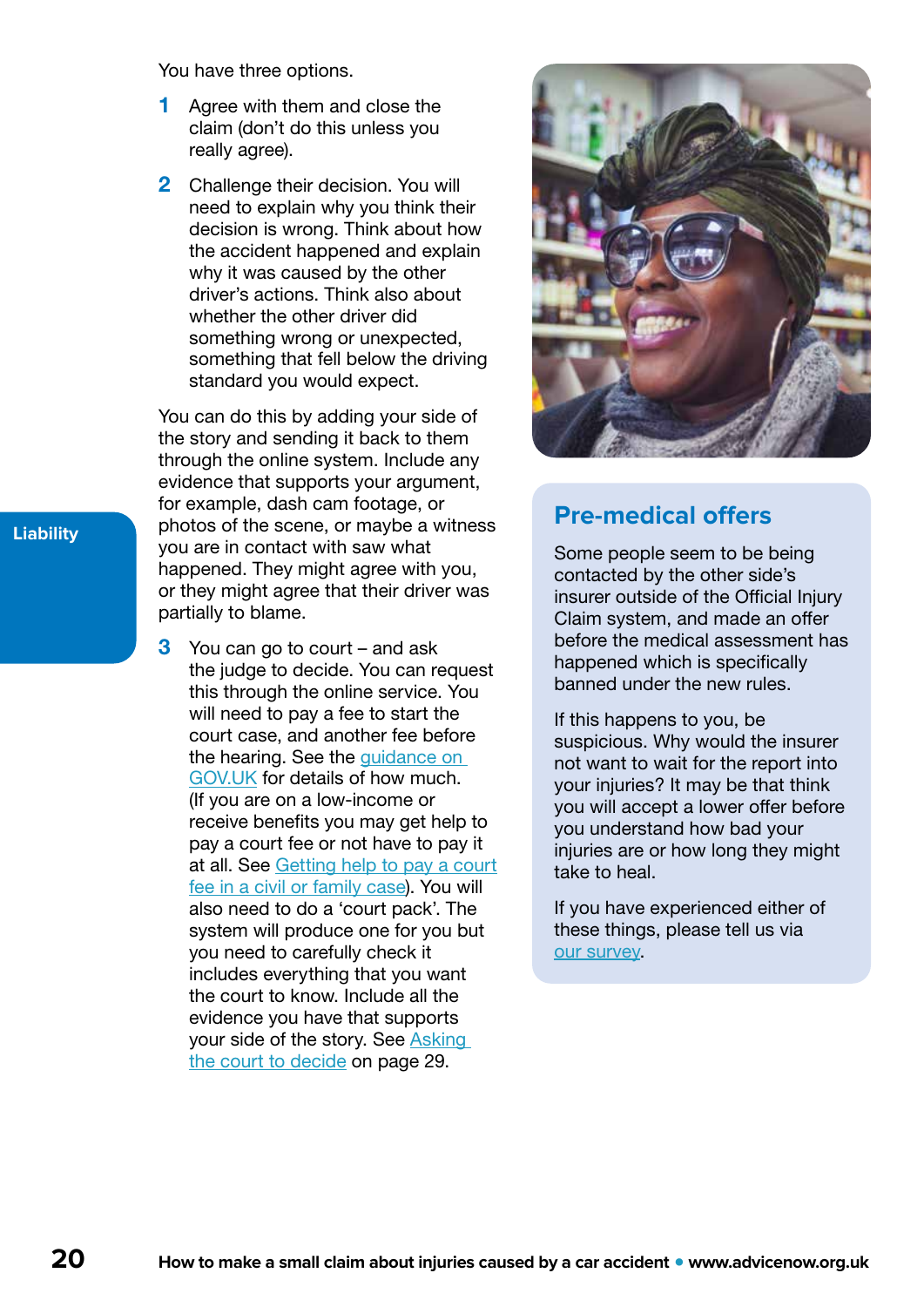## <span id="page-20-0"></span>**Interim payments**

If the insurer agrees that their driver was partially or wholly to blame, or that their driver may have caused the accident but not your injuries, you can ask for an interim payment. This is a small amount of the money that you may be owed to help you while the case continues.

You can ask for the interim payment to cover additional expenses caused by the accident (not those caused by your injury), so for example the excess on your car insurance, the cost of replacing or mending any property broken in the accident, and travel to your medical examination (you will need to prove the amount and that it was reasonable that you needed to do it). But not things like loss of earnings, or prescription charges caused by the injury.

You ask for an interim payment by selecting 'my other actions' from your claim overview screen, and selecting 'request an interim payment'. The insurer of the other driver should respond within 15 working days (three weeks if there is no bank holiday). If you go on to lose the case, you will have to pay back any payment you have received.

If the other driver's insurer does not respond to your request for an interim payment, you can choose to go to court. It might be best to ask why they haven't first though. See Asking the [court to decide](#page-28-0).

Sometimes the other driver's insurer (the 'compensator') will make an interim payment to you of their own accord. This might be for a specific item or it might be a payment which will just be offset against any money owed at the end of the case. If it is made for a specific item (for example, to cover the excess on your insurance policy, or the value of your car if it was 'written off' by the insurer), the law sees the issues to do with that item as settled, so you can't make any further claims about that item. They might for example, pay the value of your car so that you can buy a new car, and so that they won't have to pay the costs of you hiring a car anymore.

**Interim payments**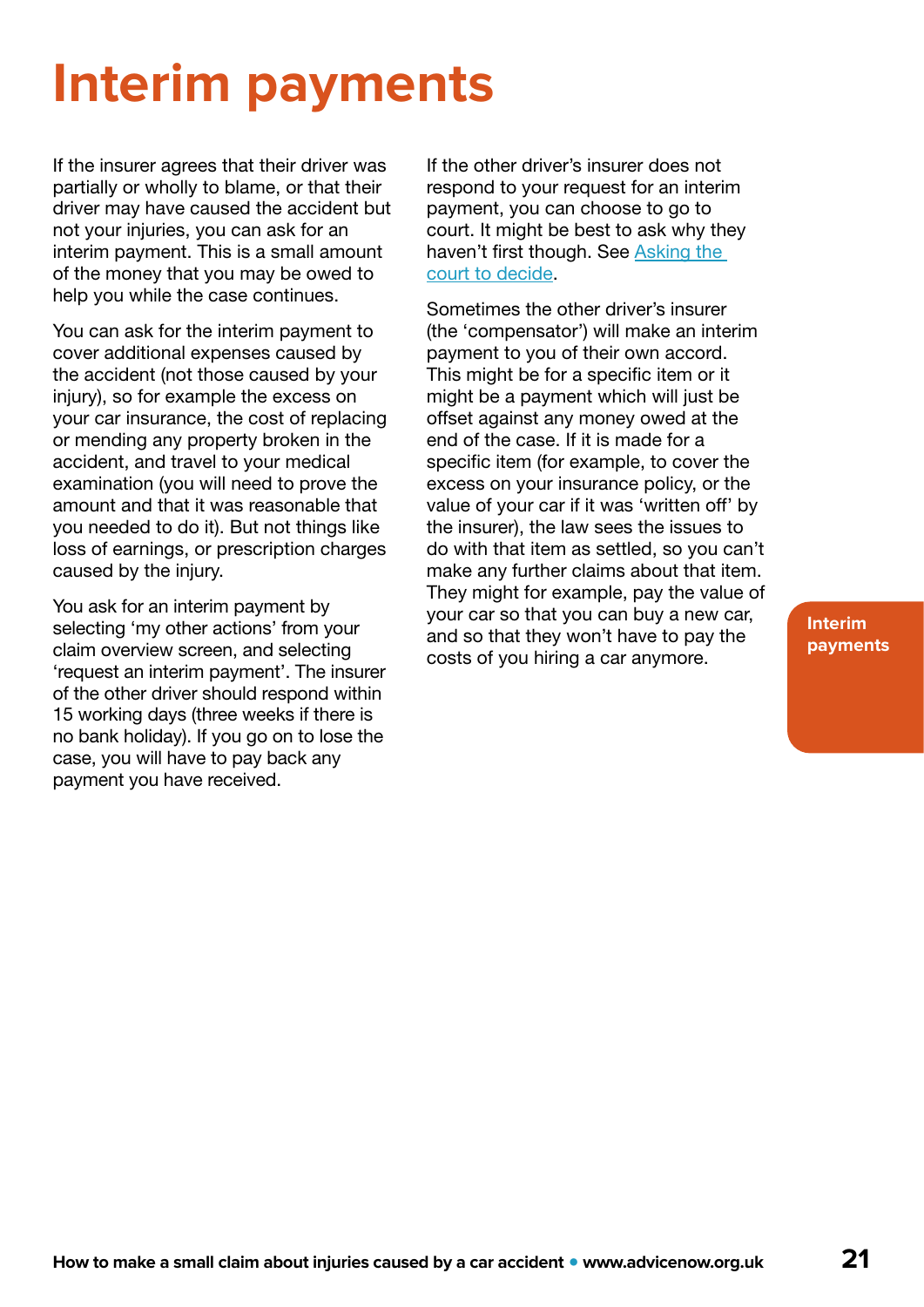## <span id="page-21-0"></span>**Getting and challenging your medical report**

Once you press 'proceed to medical', the online system automatically generates instructions for the medical expert, based on your described injuries and what you and the other driver have said about the accident. You then say your preferences about when you would like your appointment, how far you are willing to travel, if you'd like the medical expert to be of a particular gender or if you have any accessibility needs.

You are also asked if you want to be examined by a 'Direct Medical Expert' or a 'Medical Reporting Organisation'. The advantage of choosing a medical reporting organisation is that they will be able to offer you more choice about when your appointment will be, but you won't know who the expert will be, unlike a direct medical expert. It could be a physio, an orthopaedic surgeon, or for whiplash injuries it might be a GP.

**Getting and challenging your medical report**

If you have a whiplash (soft-tissue in neck, shoulder or back) injury you have to be examined and you cannot accept an offer to settle the claim without one.

If you don't have a whiplash type injury, you can sometimes agree with the other driver's insurer to settle the claim without a medical report, but most of the time insurers want to see a medical report before they settle.

### **Do I have to use MedCo?**

If you live in England and Wales and are taking a small claim for injuries following an accident on or after 31st May 2021, yes. If you don't, you may be able to source your own medical expert – [Guide](https://www.officialinjuryclaim.org.uk/media/1141/guide-to-making-a-claim-version-20-april-2021.pdf)  [to Making a Claim](https://www.officialinjuryclaim.org.uk/media/1141/guide-to-making-a-claim-version-20-april-2021.pdf).

We would like to hear about your experience of using a 'Direct Medical Expert' or a 'Medical Reporting Organisation' (good or bad) so that we can share your insight with others. Please tell us via [our survey.](https://www.surveymonkey.co.uk/r/BQZYZFF)

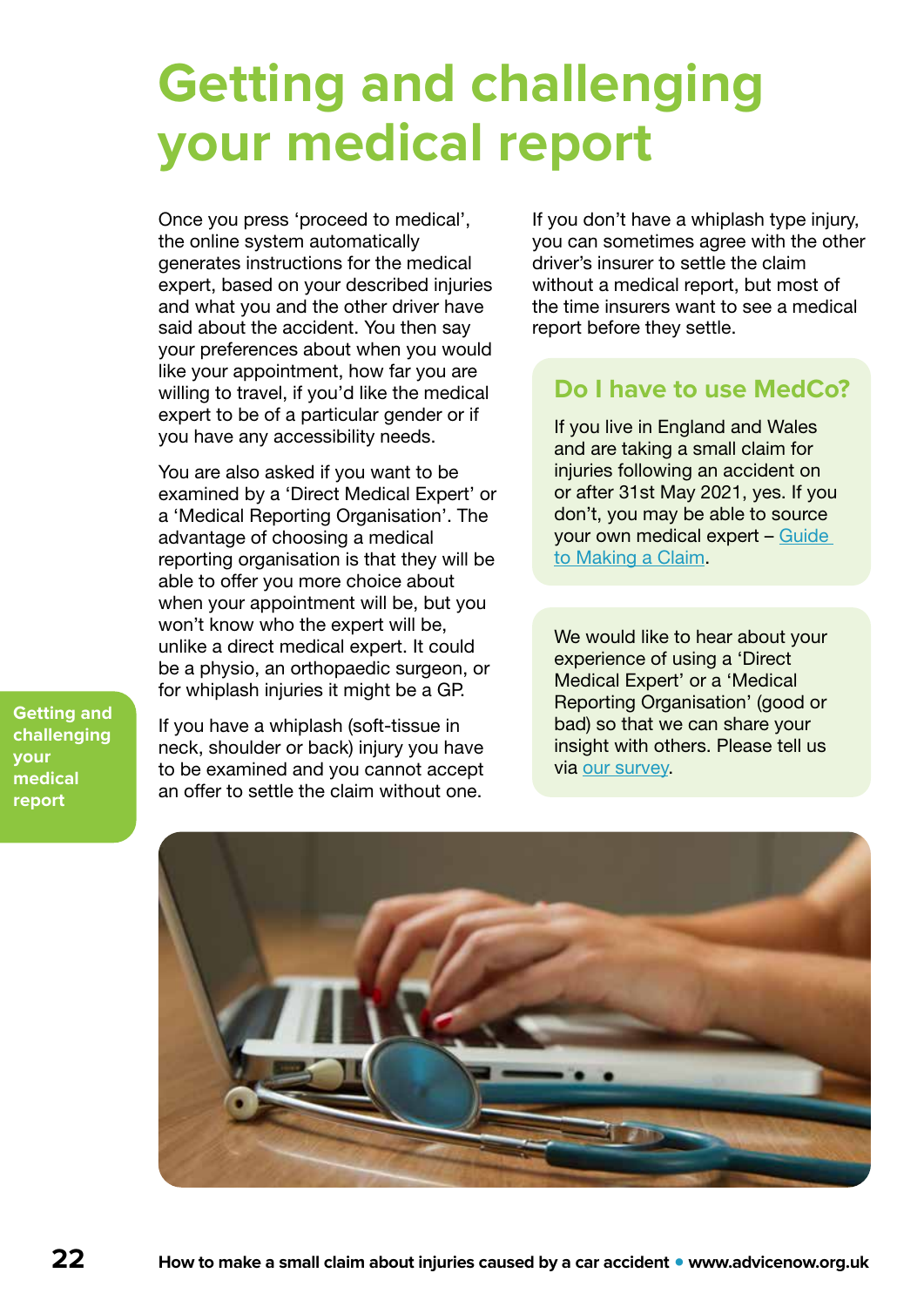### **At the Assessment**

When you go to the medical assessment, make sure you explain how bad your injuries were, and what you went through. If you can, give examples of how the injury affected you. For example, my neck was stiff so I found sitting at my computer for work very painful. I needed more breaks and I couldn't manage a full day. If you are claiming that your injury was exceptional, or that your circumstances increased the pain, and inability to move as you normally do, make sure you tell the medical expert why it was.

You must do your best to be completely accurate. If it looks like you have been exaggerating your pain, the other driver's insurer is likely to argue that you are being fundamentally dishonest and that will hurt your claim a great deal (If a court think you are 'fundamentally dishonest' about one element of your claim, you will also lose your compensation for areas they believe you in).

### **Checking and correcting the report**

After you have been examined, the medical expert uploads their report about your injuries to the online system. You see them before the other driver's insurer, and say whether you believe the report to be complete and correct. If they have left out or misrepresented something important (like the amount of pain, or how far you can move your head), you need to say so now. If you gave examples of how the injury has affected you, make sure they are in the report. If you gave examples of why your injury or circumstances were exceptional, they need to be in the report too.

If you have a whiplash injury that was unusually severe or if your circumstances increased the pain,

suffering and inability to move as you normally do, it is vital that this is included in the report.

If they have missed something out or got something wrong you need to explain what they have got wrong. You can only correct the 'facts' (for example, your date of birth, or something about the accident) and not the medical expert's opinion on your injury or how long it will take to heal.

Your comments will be sent back to the medical expert who may change their report if they agree, or may not. If they choose not to change the report, you can tell the other driver's insurer what they have left out or what you think they have got wrong.

Your medical report won't be shared with the other driver's insurer until you agree for it to be. But they cannot (if your claim involves a whiplash injury) or are unlikely to (if your claim doesn't include a whiplash injury) make you an offer until they receive it.

### **Further medical reports**

For most people one medical report is enough. But sometimes, another report is needed. That might be because:

- the first report recommended that another medical expert give their view, or that you be seen again as it was too soon to tell how long it might take for the injuries to heal, or
- you are receiving continuing treatment, or
- your injury has not got better as quickly as expected.

You can ask for an extra report (which the other drivers' insurer will pay for) through the online system. You need to select one of the reasons above and explain why it is needed.

**Getting and challenging your medical report**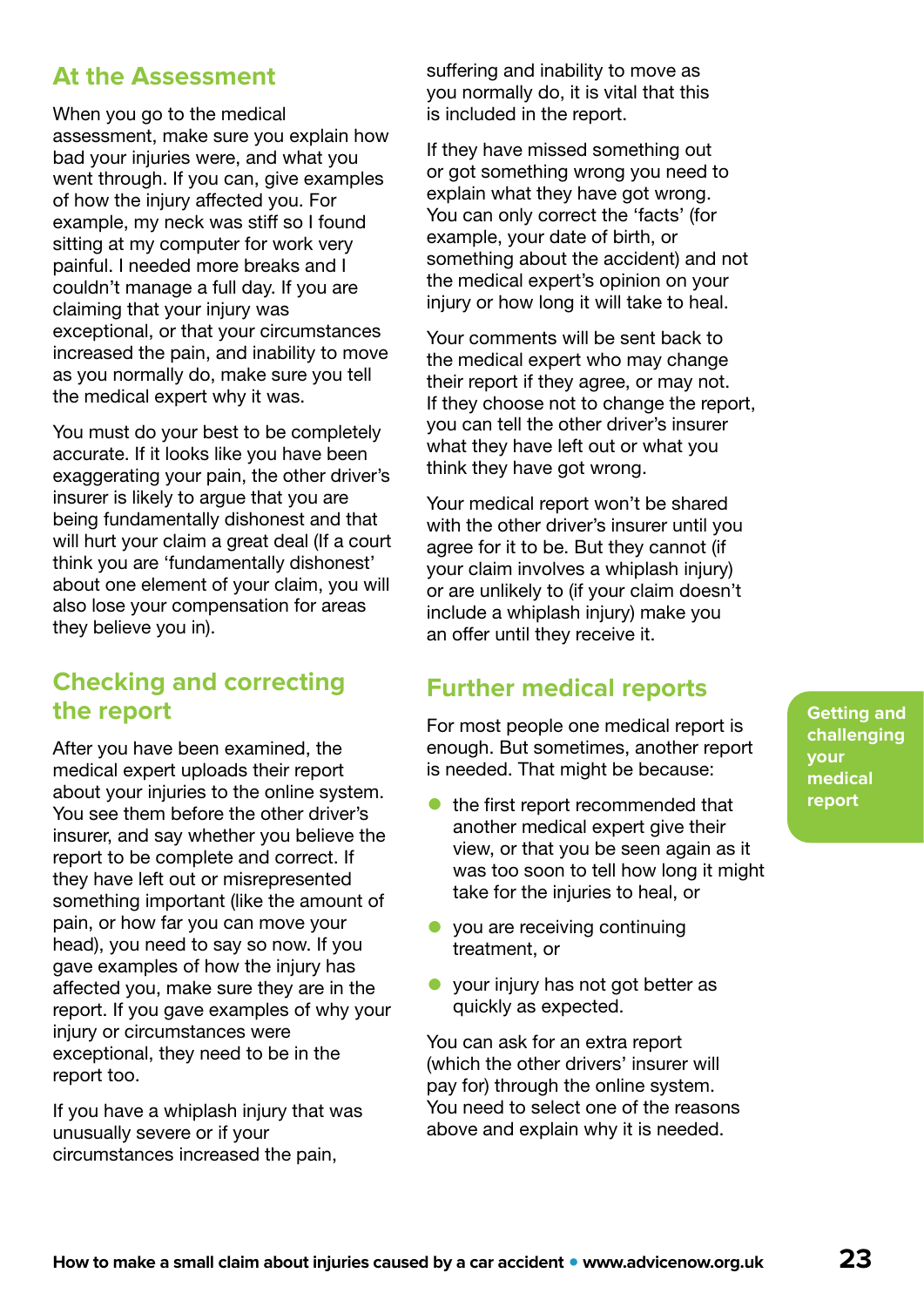### <span id="page-23-0"></span>**Fundamentally dishonest**

Sometimes insurers accuse people of being 'fundamentally dishonest' about an aspect of their claim, usually their injury. If the other driver's insurer accuses you of being dishonest, you should challenge this accusation. But first you should ask for the full details and evidence of why they think that. It may be that they have reason to question your version of events, but do be aware that it might just be a way of avoiding paying you fairly. You will need this explanation to take to a solicitor.

You should get advice. See How to find a good [personal injury lawyer](#page-6-0). Where someone is accused of fundamental dishonesty, the case can usually be moved to the fast-track and this would enable you to get a solicitor who can deal with the case for you on a 'no win, no fee' basis.



**Getting and challenging your medical report**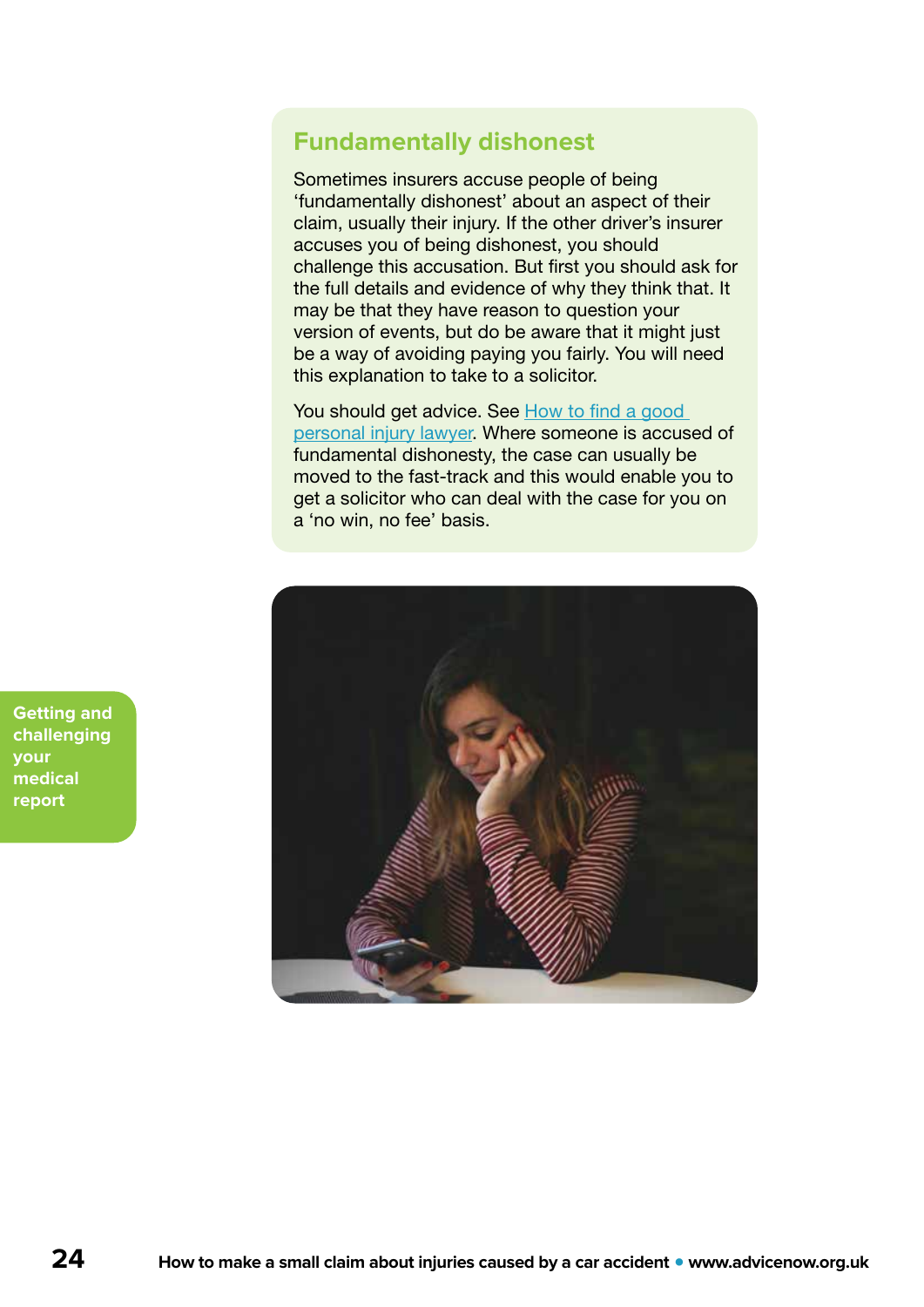## <span id="page-24-0"></span>**What to do when you receive an offer**

After you have sent all the necessary documents to the other driver's insurer (see [Guide to Making a](https://www.officialinjuryclaim.org.uk/media/1141/guide-to-making-a-claim-version-20-april-2021.pdf)  [Claim](https://www.officialinjuryclaim.org.uk/media/1141/guide-to-making-a-claim-version-20-april-2021.pdf) for details) they will make you an offer of compensation. You don't need to accept this, you can either say no and make a counter-offer (suggest another, higher, amount – the law calls this 'disputing the offer'), or you can choose to wait and see if your injuries all get better in the timeframe the medical expert said they would (and the insurer's offer is based on) – this is called 'waiting out the prognosis'.

If you are still experiencing pain or loss of movement we would advise you to wait and see if your injuries get better when the doctor expected them to or not. Do not accept an offer or make a counter offer if you don't yet know when your injuries will get better.

### **Deciding whether to accept or not**

When deciding whether to accept their offer or make a counter-offer, it is important to consider if it is similar to the amount a court would award you. Look back at the amount of compensation you originally thought you might be entitled to, or read [How to value your claim](#page-7-0) again. Start with that figure and then consider:

- 1 Did your injuries heal as quickly as hoped or did it take longer?
	- **•** If it took longer, what amount might you be entitled to now?
	- **•** If they healed more quickly, what amount do you have a claim to?
	- **•** If they have not yet healed, do not accept an offer. If you accept an offer you will not be able to make another claim if the injury gets worse or never heals. It is much better to 'wait out the prognosis'. See section on [page 27](#page-26-0).
- 2 Have they taken full account of the extra expenses and loss of earnings caused by the accident and the injuries you sustained? Sometimes, they may not have included all your extra expenses – particularly if they don't think you have provided enough evidence of them. Is there more evidence you could provide now?
- **3** Were there exceptional circumstances that made the impact of the accident and the injuries worse than it might have been for other people/at another time? Unfortunately few things count as 'exceptional' but if your injuries meant you missed out on a once-ina-lifetime experience, it might meet the threshold and is worth a try at this stage. For example, if you could not care for your newborn baby, or if you are an athlete and it meant you missed an important competition or put back your training.

**What to do when you receive an offer**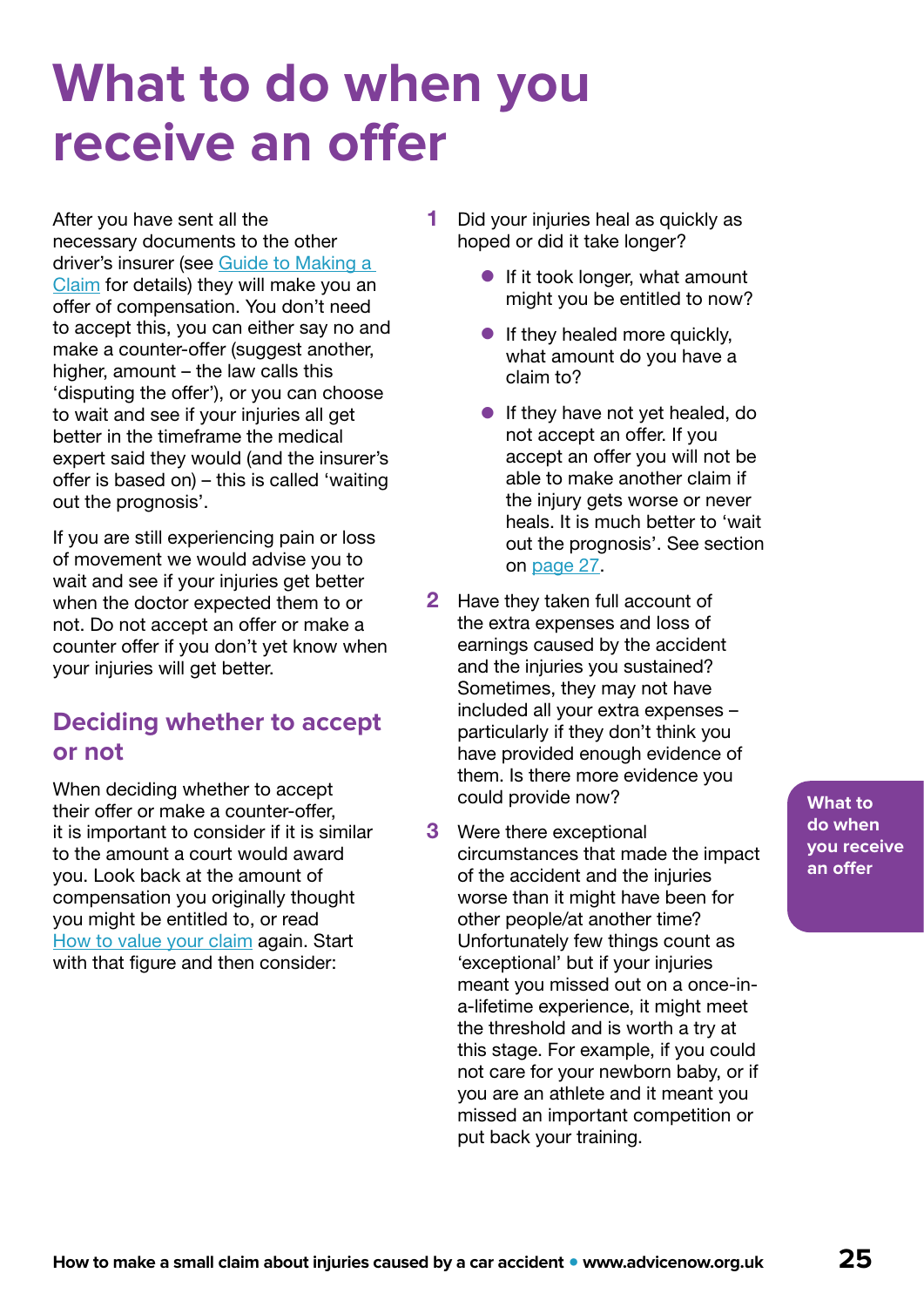**What to do when you receive an offer**

4 It is also worth thinking about how much the court fees are that you would have to pay if you took it to court. If the amount they have offered you is not far off what you thought you might be entitled to, minus the court fees, it won't be worth your while taking it to court.

### **Beware – Deductions**

When thinking about whether you want to accept an offer, you also need to think about the deductions that will be made from the amount before it is paid to you. The amount you are being offered is before deductions are made, which is confusing. Deductions will be made for:

- Any interim payment you have already received
- Any percentage reduction because you agreed that you were partially responsible for the accident. If you agreed that you were 25% responsible for the accident, 25% will be taken off the amount you are offered.
- **•** If you received state benefits while you couldn't work because of your injury, that needs to be paid back. The other driver's insurer pays it directly to a part of the DWP called the [Compensation Recovery Unit.](https://www.gov.uk/government/collections/cru)

So the amount they are offering may seem like a lot more than you will actually receive.

If the offer they have made doesn't come close to what you think a court might award you, you should go back to the insurer with a counter-offer (an amount you suggest).

### **Making a counter-offer**

You need to explain why the amount you are suggesting is fair and reasonable. You should refer to the judicial college guidelines, the set amounts for whiplash and 'minor psychological injury' (if you had whiplash and suffered from shock or anxiety following the accident), the additional expenses and loss of earnings (and the evidence you have of those).

If, following the medical report, the insurer does not believe your injuries were as you described, you will need to explain that they were, and select the amount of compensation you believe you are entitled to depending on how long it took to get better. Don't agree that there was no injury if there was, as you won't be able to go back on this later.

If you are not good with writing things like this, ask a friend or family member if they can help you write your offer and explanation of why you think that amount it is fair. Show them this section and [How to value your claim](#page-7-0) on page 8.

### **You can make up to three counter-offers**

Each offer you make after the first has to get closer to agreement with the other side, so if for example, you made the counter offer that came to a total of £8,700, your second offer would have to be £8,700 or below. We would not advise you to make a reduced counter-offer unless the evidence you have does not support the amount you asked for to start with.

Likewise insurers cannot make a lower offer on their second offer than they did on their first, but they don't have to increase it – they could offer exactly the same amount as they did before.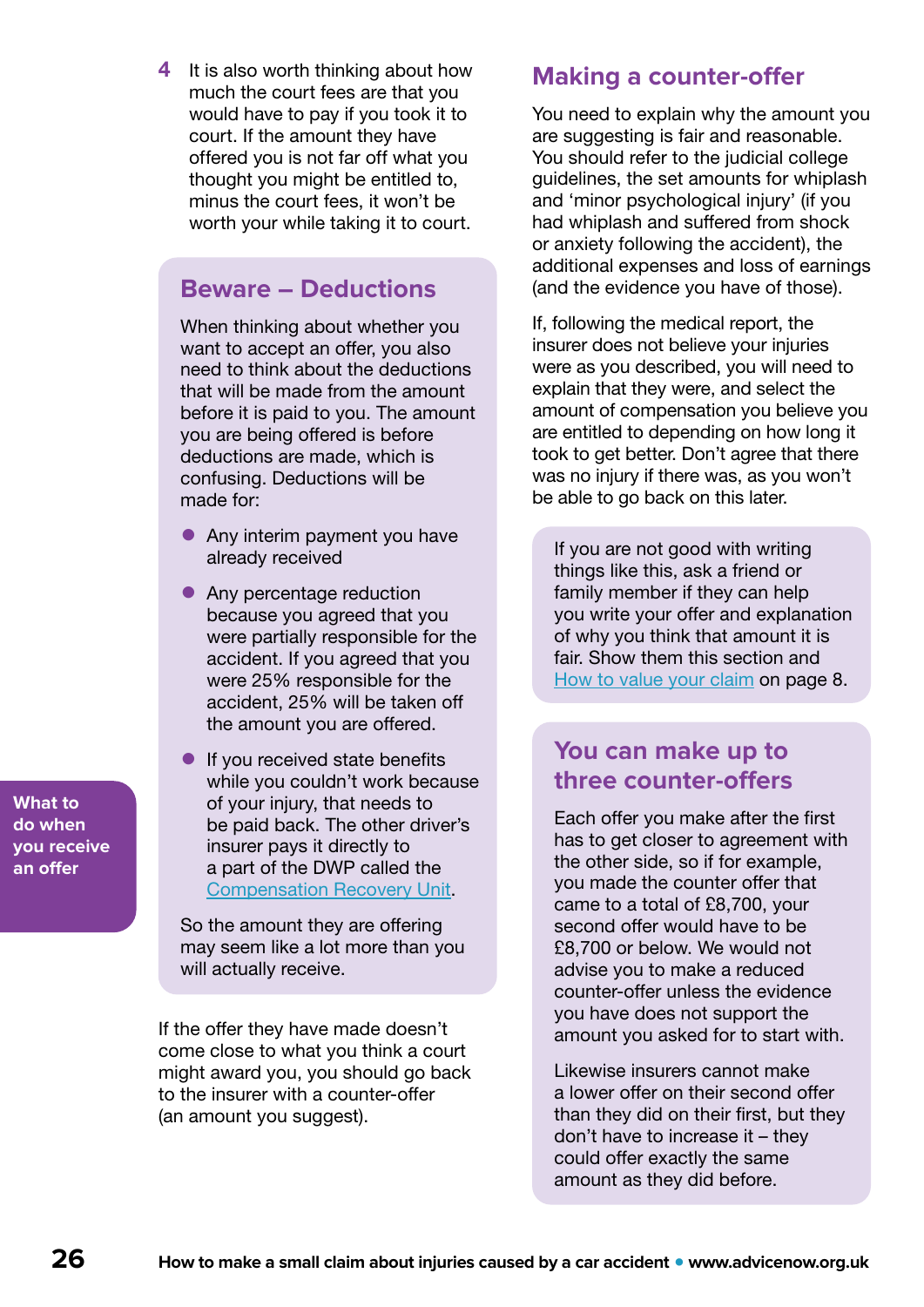### <span id="page-26-0"></span>**When to stop negotiating**

At any point in this stage you can decide to stop negotiating and go to court and ask them to decide how much compensation you should get. However, unless you need to hurry because of the deadline to take the issue to court (usually three years from the date of the accident) or if the insurer is really unwilling to budge, it is best to use this process to see if the insurer will make you an offer that you would like.

Taking a small claim to court is not too bad (we have guides that will help you) but it is definitely a hassle and many people find it quite stressful. Most people also have to pay a court fee.

If the insurer makes you three offers and you reject them all and they reject your third offer, you will have to go to court.

### **Waiting out the prognosis**

If your injuries are not all better, we would strongly advise you to wait and see if your injuries get better in the timeframe stated in the medical report. If you do this, your claim will essentially be put on hold until you know.

If you do recover within the timeframe, you can then move to the offer stage (press 'proceed to offer'). Follow the advice above about how to decide whether to accept the offer, make a counter offer, or go to court.

If your injury continues to trouble you when the expected timeframe has finished, you should ask the other driver's insurer to arrange a further medical examination for you. The insurer will need more information to make you a higher offer.

While you were waiting to see if your injury got better, you will probably have had more extra expenses because of your injury. You can add these to your claim now, before the insurer makes you an offer.

### **Withdrawing offers**

When either you or the insurer make an offer it stays 'open' and available for the other side to accept for 10 working days (two weeks if there are no bank holidays). After that, if the other side hasn't responded, you can withdraw the offer. If you do that, it won't count as one of your three offers.

We suggest you wait for the full 10 working days to be up before you do anything else like preparing the court pack – offers are often accepted at the last minute.

### **Changing your mind**

If you rejected an offer that you now want to accept, you can do that either on the online system (if it hasn't yet been withdrawn), or by sending a message via the online system or an email to the insurer confirming you have changed your mind.

We would like to hear about your experience of the offer stage of the process and particularly any difficulties you had, or things you didn't understand, so that we can improve this guide for others and argue for improvements if necessary. Please tell us via [our survey](https://www.surveymonkey.co.uk/r/BQZYZFF).

**What to do when you receive an offer**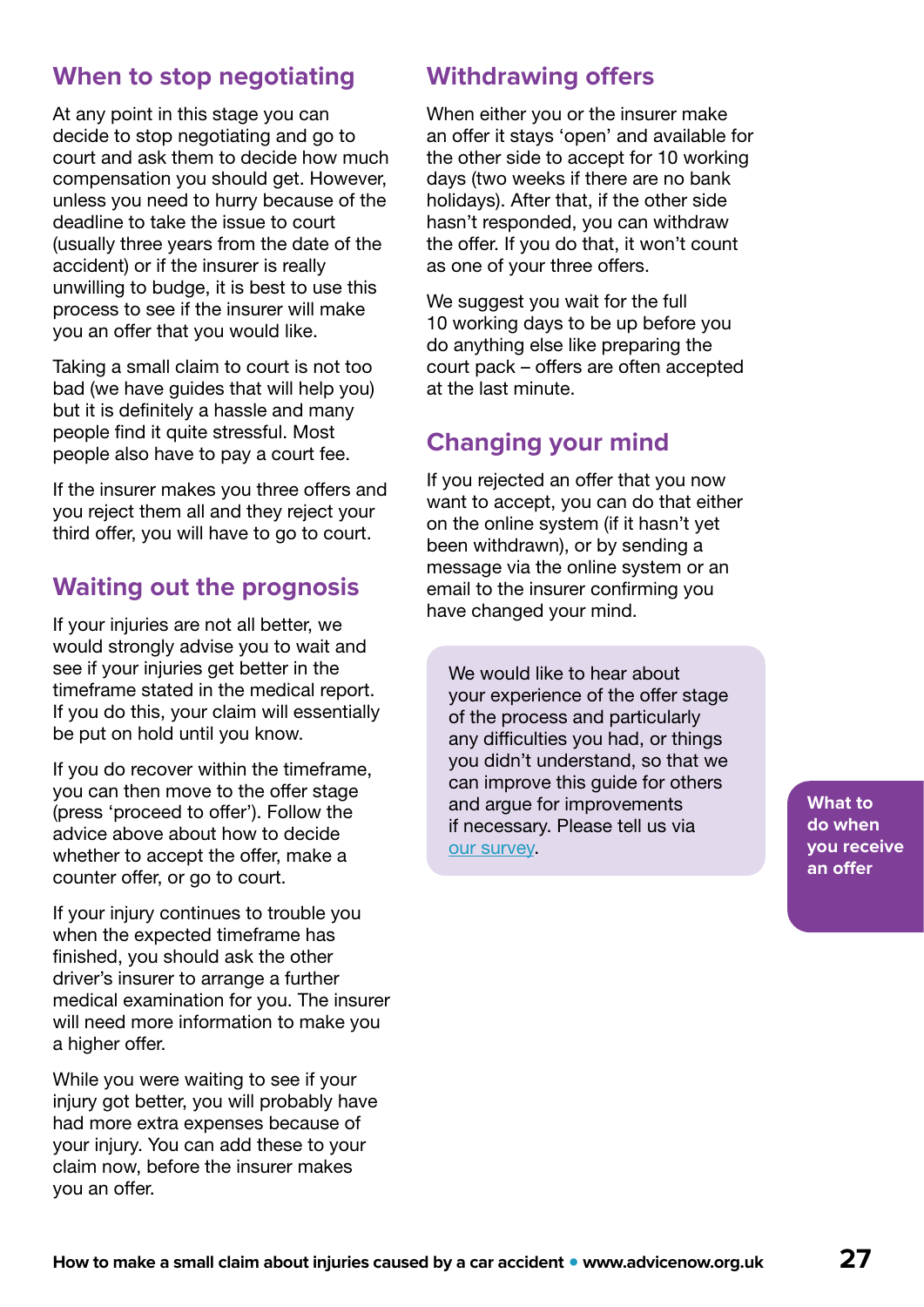<span id="page-27-0"></span>

At the same time that you receive your first offer from the other driver's insurer, they will make you an offer to compensate you for any fees you have had to pay. You only deal with this after you have accepted an offer. If you don't accept an offer, and choose to go to court, these will be dealt with as part of the court process.

Make sure all the fees you have paid are on the system and that you have uploaded evidence of amounts.

If the offer they make you doesn't cover all the fees that you have paid, you can make a counter offer about the fees – just as you did above. They can accept or reject your offer, but if they do reject it you will have to go to court to get anymore. If the difference is quite small, it is probably not worth it.



**Fees**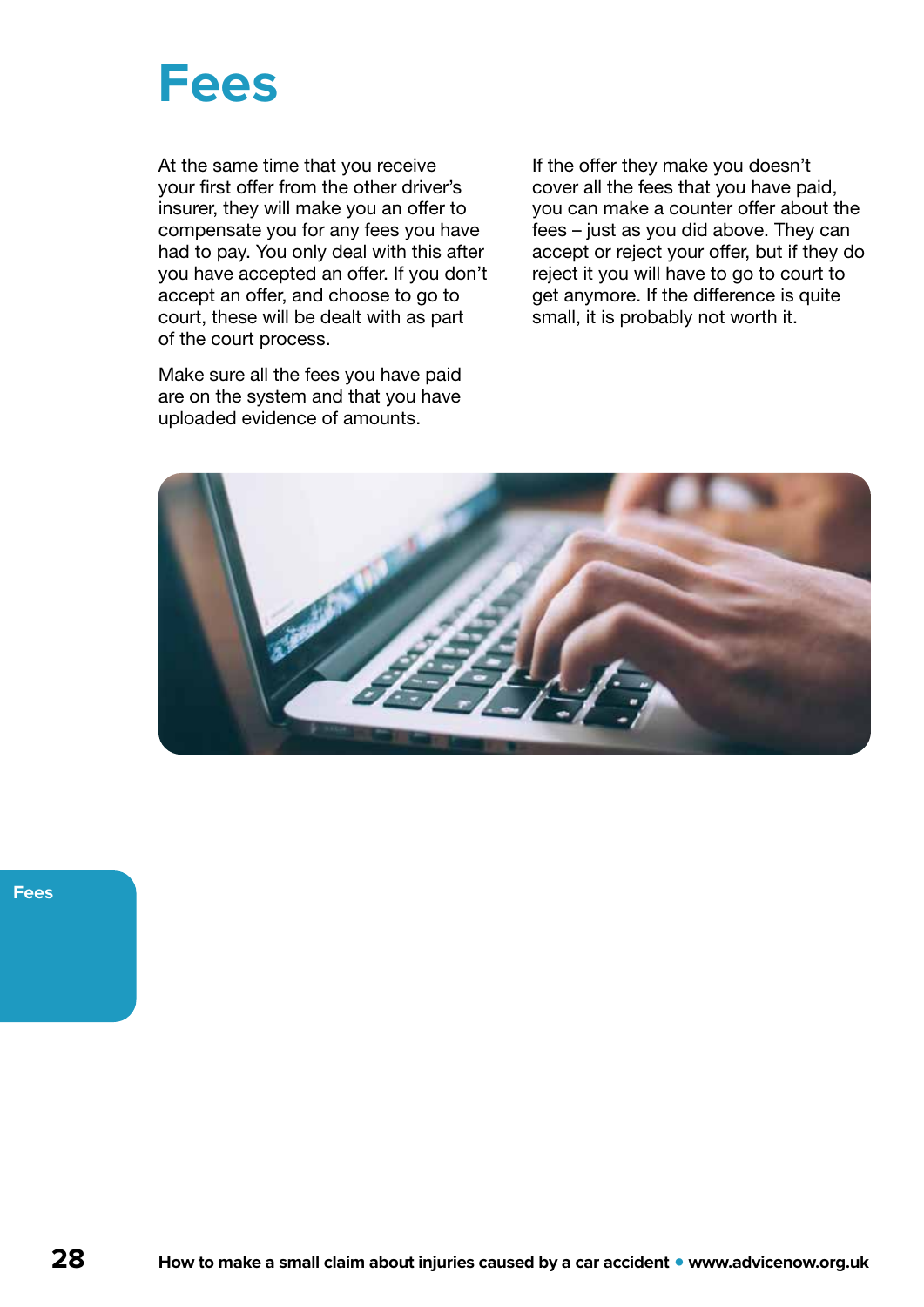## <span id="page-28-0"></span>**Asking the court to decide**

If you have chosen to go to court, either so that they can decide who was responsible for the accident (see the [Liability](#page-17-0) section on page 18), or so that they can decide how much compensation you are entitled to you will now need to start that process.

The court process is outside of the Official Injury Claim online system, but the system will give you the court pack you need to start your court case. It is important to fill the court pack out correctly. [Guide to Making a Claim](https://www.officialinjuryclaim.org.uk/media/1141/guide-to-making-a-claim-version-20-april-2021.pdf) provides more details.

You need to start your case in the county court money claim centre. [Guide to Making a Claim](https://www.officialinjuryclaim.org.uk/media/1141/guide-to-making-a-claim-version-20-april-2021.pdf) shows you how to find the right court.

You will find Advicenow's How to [take a claim in the civil court series](https://www.advicenow.org.uk/how-take-claim-civil-court) very helpful. It shows you how to manage the court process and things like witness statements and hearings. You have completed the things you have to do before you go to court (the 'pre-action protocol') and so can jump straight to [How to start a civil claim](https://www.advicenow.org.uk/guides/how-start-civil-claim) (number 9 in the series).

If you are asking the court to decide who caused the accident, it is likely that you will have to go to a hearing. This might be where you actually go to a court building, or it may be done online. If you are asking them to decide what amount of compensation you should be paid, there may not be a hearing.

You will usually have to pay a fee to start the process. See the quidance on [GOV.UK](https://www.gov.uk/government/publications/whiplash-reform-programme-information-and-faq/payment-of-court-fees-in-road-traffic-accident-related-personal-injury-claims-under-the-new-small-claims-track-limit) for details about how much you will have to pay. If you are on a low-income or receive benefits you may get help to pay a court fee or not have to pay it at all. See [Getting help to pay](https://www.advicenow.org.uk/know-hows/getting-help-pay-court-fee-civil-or-family-case)  [a court fee in a civil or family case](https://www.advicenow.org.uk/know-hows/getting-help-pay-court-fee-civil-or-family-case) for more information.

> **Asking the court to decide**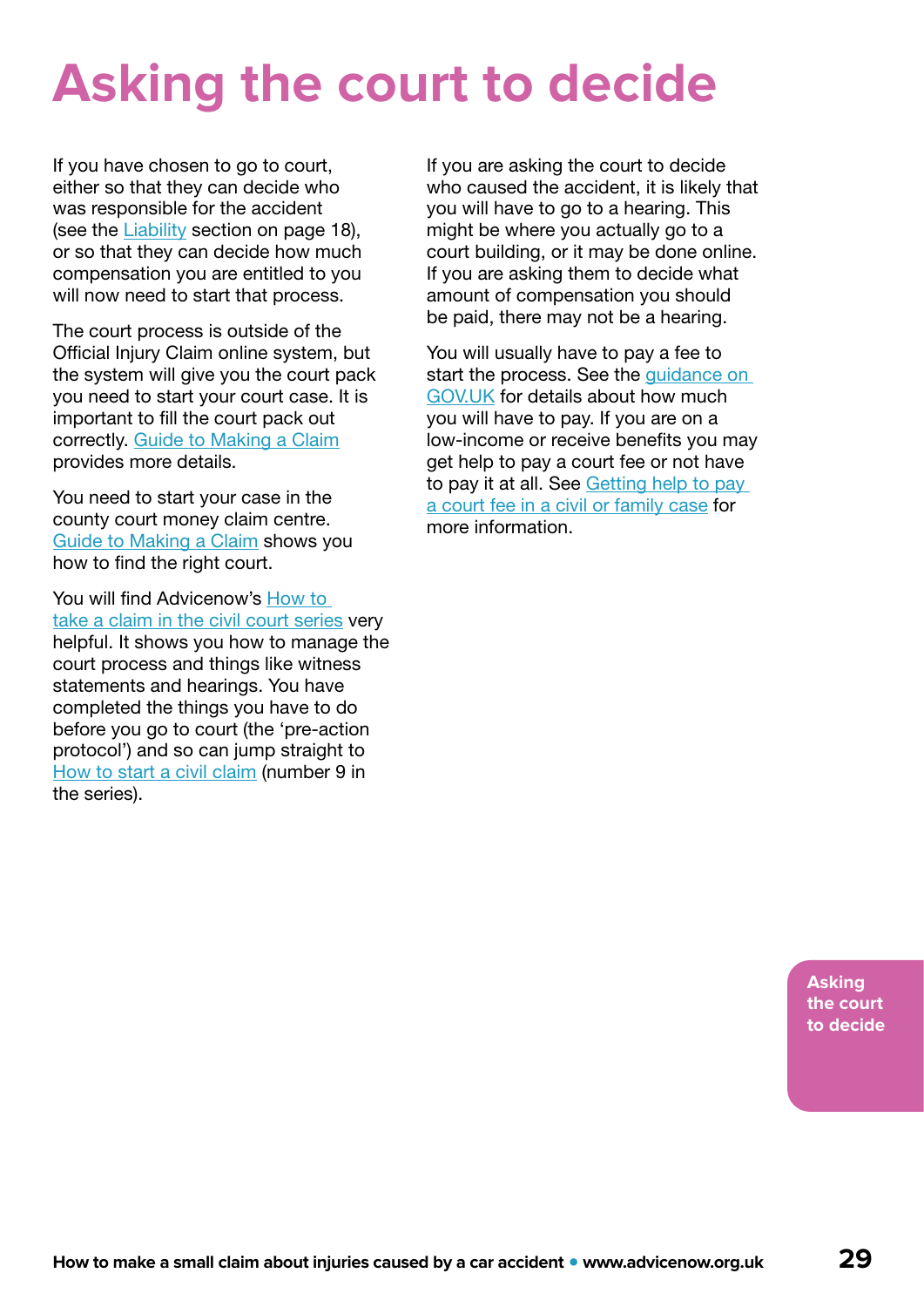## <span id="page-29-0"></span>**What does it mean?**

Compensator – the insurer of the person found to have caused the accident. We have used the phrase the 'other driver's insurer' instead.

**Damages** – this just means the extra costs and loss of earnings you have had because of either the accident or injury. See [Extra costs and loss of earnings](#page-9-0) on page 10 for more information.

### Fundamental dishonesty –

this means untrustworthy, that your version of events should not be trusted. Sometimes insurers accuse people of being 'fundamentally dishonest' about an aspect of their claim. They might have reason to believe you are lying about what happened, or your injuries, but be aware that it might just be a way of trying to avoid paying you fairly. See [page 24](#page-23-0) for details of what you should do if you are accused of fundamental dishonesty.

**Interim payment** – a payment that may be made by the other driver's insurer after liability is agreed but before the end of the case.

Judicial college guidelines – these are the rules that set out how much compensation the court might award for different kinds of injuries. The bits you need are in the appendix to [Guide](https://www.officialinjuryclaim.org.uk/media/1141/guide-to-making-a-claim-version-20-april-2021.pdf)  [to Making a Claim](https://www.officialinjuryclaim.org.uk/media/1141/guide-to-making-a-claim-version-20-april-2021.pdf), starting on page 53. You will need these to work out the value of your injuries.

Losses – this is the legal term for the extra costs and loss of earnings you have had because of either the accident or injury. See **Extra costs** [and loss of earnings](#page-9-0) on page 10 for more information.

**What does it mean?**

Loss of amenity – this means how your life has been affected by the injury. For example, you may not be able to turn your head, or you may be left unable to pick up your children for three months.

Loss of earnings – this means the amount you would have earned if it wasn't for the accident, minus the amount you did earn.

Non-protocol vehicle costs – these are the amounts your insurer has paid on your behalf for things like repairing the car or scrapping it, or if you were lent a hire car paid for by your insurers. You don't need to include these costs when valuing your claim because you didn't pay them. You will sometimes hear these called NPV costs.

Pain, suffering and loss of amenity – Lawyers sometimes shorten this to PSLA. This is a legal term which means the injuries and psychological impact caused by the accident, and the effect these have on your life.

Pre-action protocol – also called the Road Traffic Accident Small Claims Pre-Action Protocol. This is the process and rules you have to follow before you can start a court case about your small claim. You will complete the protocol by using the Official Injury Claim online system.

**Prognosis period – this is the amount** of time it is expected to take for your injuries to heal.

Protocol costs/Protocol damages – these are the amounts you can claim under this law. They are the loss of earnings and extra expenses that you have had as a result of either the accident or your injury.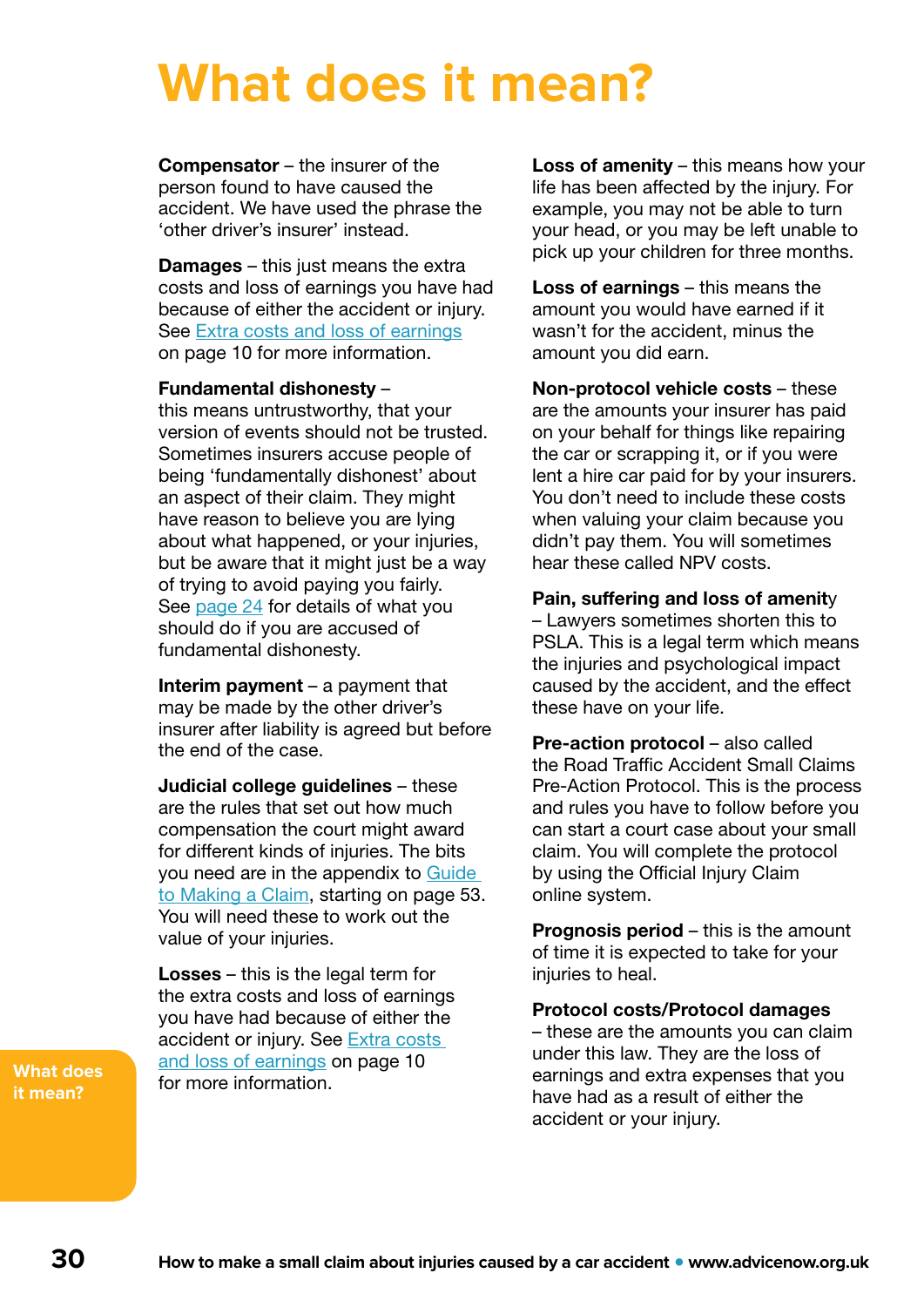RTA – Road traffic accident. Any accident that occurs on the road.

Waiting out the prognosis – this is when you choose to wait and see if your injuries all get better in the timeframe the medical expert said they would (and the insurer's offer is based on). If they don't you will be entitled to more compensation. See [page 27](#page-26-0) for our advice on waiting.

Whiplash injuries – this mean the soft-tissue injuries to the neck, back, or shoulder that are commonly caused by road accidents. These are injuries to the muscles, tendons and ligaments, but not breaking or fracturing a bone.

Whiplash tariffs – these are the set amounts that the law says people who have a whiplash injury (see above) caused by a car accident that occurred on or after May 31st 2021 can claim. See [page 8-9](#page-7-0) for more details.

Write off/written off – this is insurance industry jargon for a car that has either been damaged so badly it cannot be mended, or it would cost almost as much to repair as it is worth. The other driver's insurer might pay you the value of your car if it was 'written off' before the end of the case. An 'interim payment'.

> **What does it mean?**